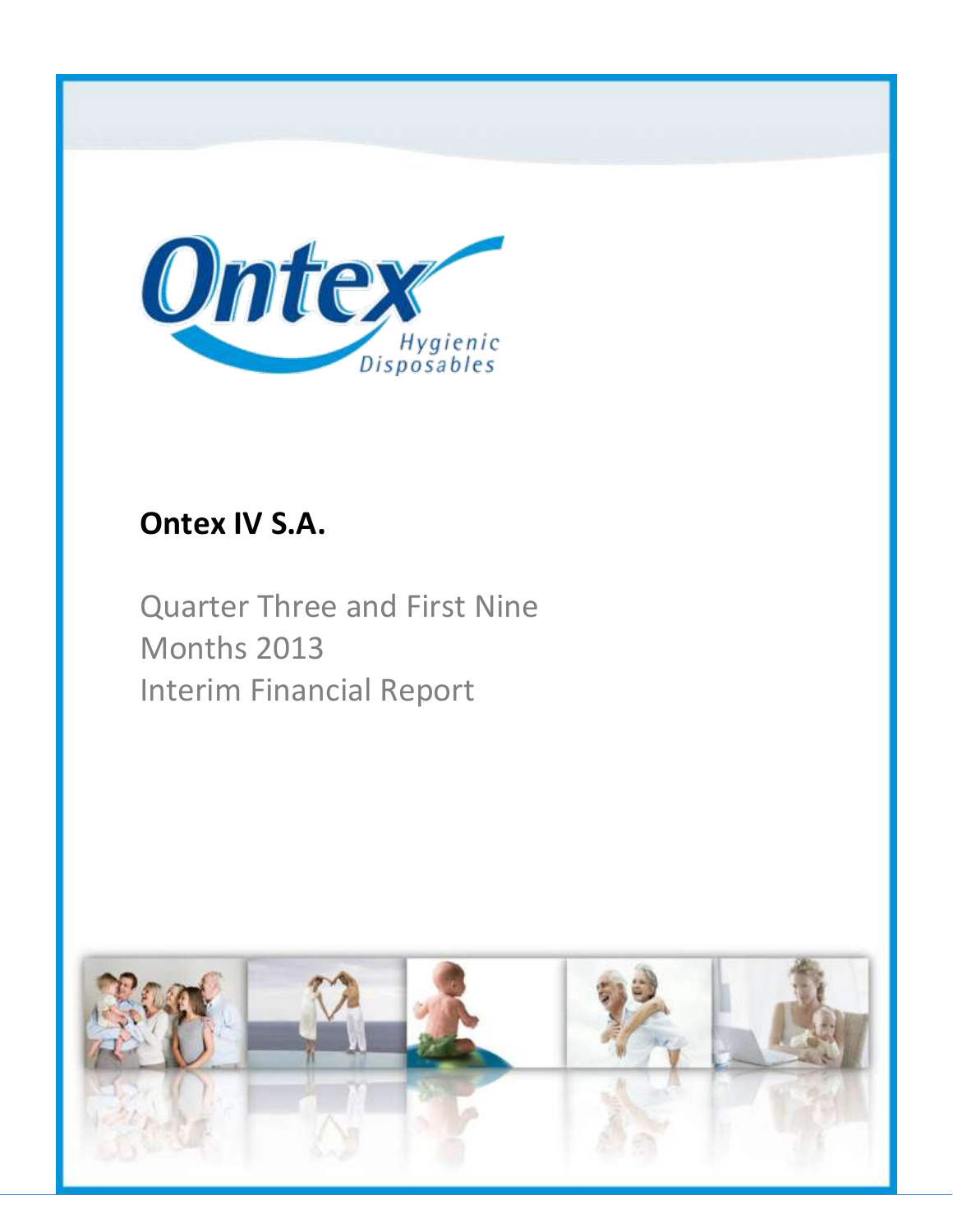# **Table of Contents**

| Management's Discussion and Analysis of Financial Condition and Results of Operations 8                  |  |
|----------------------------------------------------------------------------------------------------------|--|
|                                                                                                          |  |
|                                                                                                          |  |
|                                                                                                          |  |
|                                                                                                          |  |
|                                                                                                          |  |
|                                                                                                          |  |
|                                                                                                          |  |
|                                                                                                          |  |
|                                                                                                          |  |
|                                                                                                          |  |
|                                                                                                          |  |
|                                                                                                          |  |
|                                                                                                          |  |
|                                                                                                          |  |
| Unaudited Condensed Consolidated Interim Income Statement (continued)18                                  |  |
| Unaudited Condensed Consolidated Interim Statement of Comprehensive Income 19                            |  |
|                                                                                                          |  |
|                                                                                                          |  |
|                                                                                                          |  |
| Notes to the Unaudited Condensed Consolidated Interim Financial Statements24                             |  |
|                                                                                                          |  |
|                                                                                                          |  |
|                                                                                                          |  |
|                                                                                                          |  |
|                                                                                                          |  |
|                                                                                                          |  |
|                                                                                                          |  |
| Note 8 Reconciliation of net income/ (loss) before interest, tax, depreciation and amortization (EBITDA) |  |
|                                                                                                          |  |
|                                                                                                          |  |
|                                                                                                          |  |
|                                                                                                          |  |
|                                                                                                          |  |

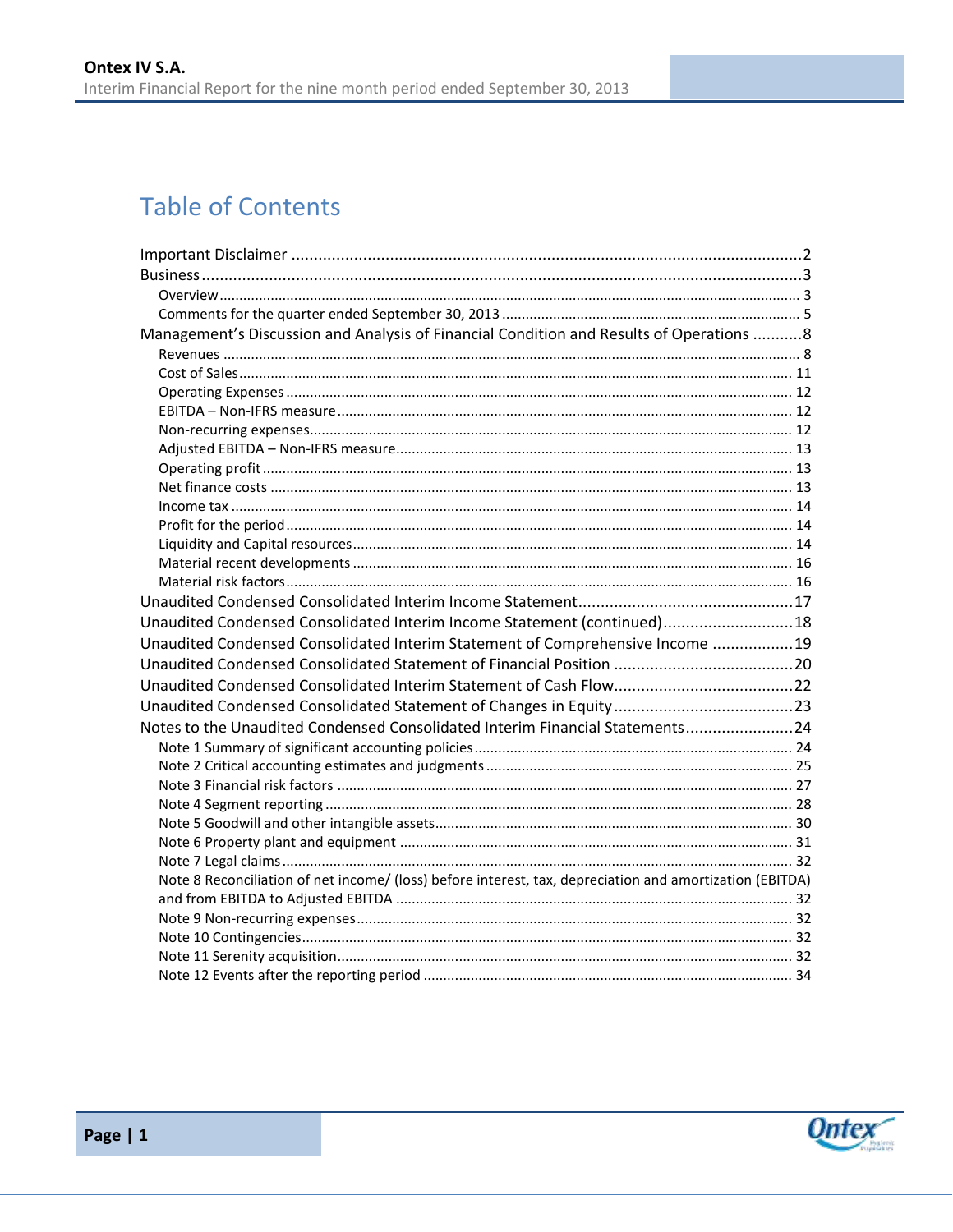### <span id="page-2-0"></span>**Important Disclaimer**

This report may include forward-looking statements. Forward-looking statements are statements regarding or based upon our management's current intentions, beliefs or expectations relating to, among other things, Ontex's future results of operations, financial condition, liquidity, prospects, growth, strategies or developments in the industry in which we operate. By their nature, forward-looking statements are subject to risks, uncertainties and assumptions that could cause actual results or future events to differ materially from those expressed or implied thereby. These risks, uncertainties and assumptions could adversely affect the outcome and financial effects of the plans and events described herein.

Forward-looking statements contained in this report regarding trends or current activities should not be taken as a report that such trends or activities will continue in the future. We undertake no obligation to update or revise any forward-looking statements, whether as a result of new information, future events or otherwise. You should not place undue reliance on any such forward-looking statements, which speak only as of the date of this report.

The information contained in this report is subject to change without notice. No re-report or warranty, express or implied, is made as to the fairness, accuracy, reasonableness or completeness of the information contained herein and no reliance should be placed on it.

In most of the tables of this report, amounts are shown in € million for reasons of transparency. This may give rise to rounding differences in the tables presented in the report.

A small number of customers have been reclassified to a different division in 2013, in line with the account and sales management. To allow for relevant comparisons, the 2012 sales by division have been restated.

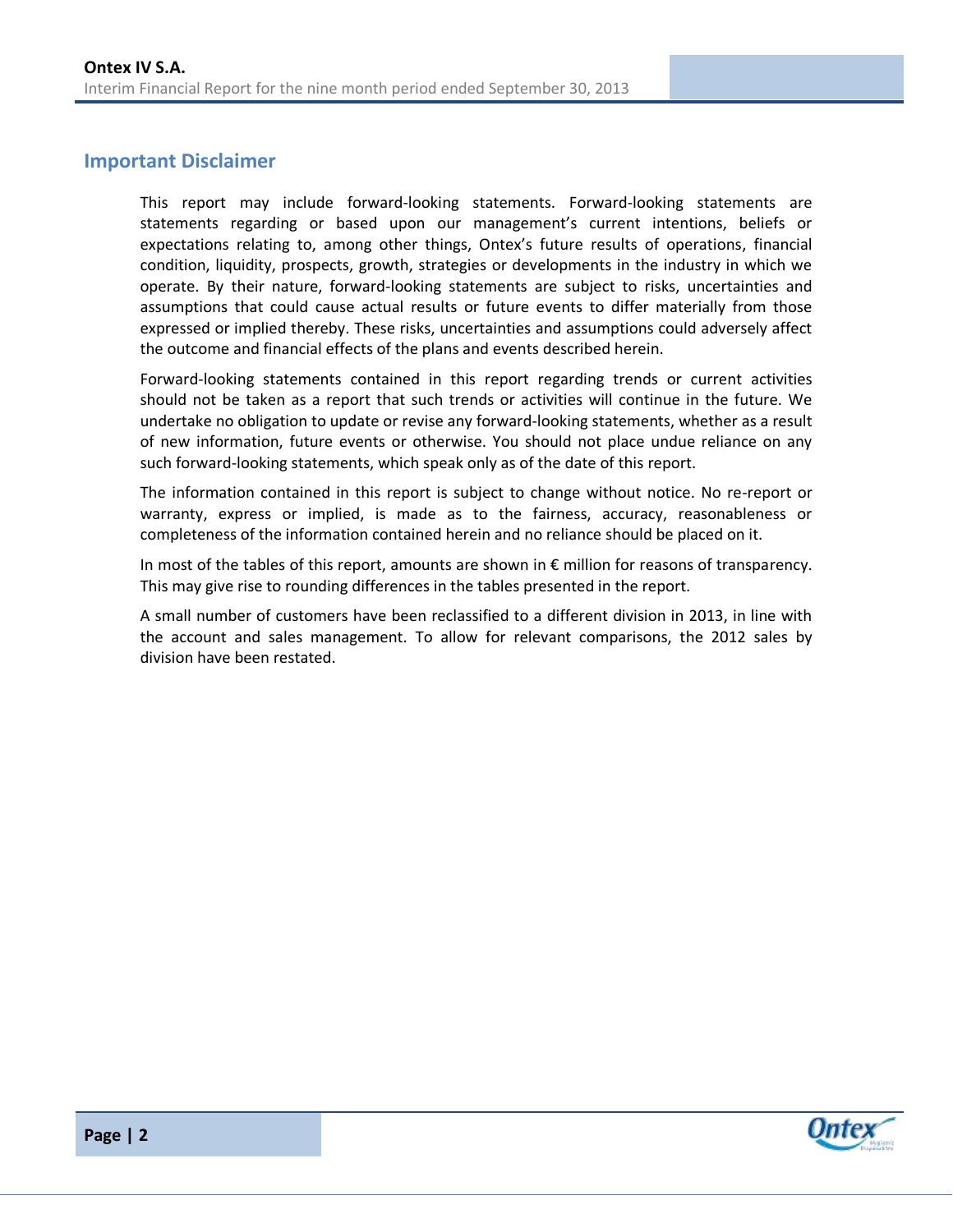## <span id="page-3-0"></span>**Business**

### <span id="page-3-1"></span>**Overview**

**Ontex: market leader in hygienic disposables**

We are Europe's leading manufacturer of retailer brand Hygienic Disposable Products. We primarily sell our products to retailers helping them to enhance their own brands and maximise their profits. In selected markets where the retailer brand market is underdeveloped, we operate a B brand strategy by offering a lower-priced alternative product to premium-priced A brand products. Hygienic Disposable Products are essential, day-to-day consumables. Demand for these products is typically resilient throughout economic cycles.

Our core product categories include:

- Babycare products, principally baby diapers and, to a lesser extent, baby pants and wet wipes ("Babycare Products"). Babycare Products comprised 55.2% of our revenue for the year ended December 31, 2012.
- Adult incontinence products, such as adult pants, adult diapers, incontinence towels and bed protection ("Adult Incontinence Products"). Adult Incontinence Products comprised 29.0% of our revenue for the year ended December 31, 2012.
- Feminine care products, such as sanitary towels, panty liners and tampons ("Femcare Products"). Femcare Products comprised 14.3% of our revenue for the year ended December 31, 2012.

For the year ended December 31, 2012, we sold approximately 5.8 billion baby diaper pieces, 3.3 billion panty liner pieces and 567 million adult light incontinence pads.

In Europe, we estimate the aggregate retailer brand market share by volume across our core product range to be approximately 45% as at December 31, 2012. Our market share in the retailer brand segment for our core product categories is more than three times that of our nearest retailer brand competitor, and we are a leading European manufacturer in our core product categories across both retailer brand and branded products.

Western Europe contributed 67.3% of our revenue for the year ended December 31, 2012, Eastern Europe contributed 14.0% and the rest of the world, including Turkey, contributed 18.7%.

In Western Europe, our customers include retailers, wholesalers, distributors and institutions, and we have supplied to each of the 10 largest retailers by sales, either directly or through a distributor, for at least the last 10 years. We believe the duration and continued strength of these customer relationships is the result of the quality and breadth of our product offering, our manufacturing capability and the strength of our commercial organisation.

For the year ended December 31, 2012, 66.3% of our revenue was generated from retailer brand products, while 33.7% of our revenue came from branded products. The branded business segment has increased in 2012 following the Lille Healthcare acquisition, which was primarily a branded business, and is expected to further increase due to the Serenity acquisition in April 2013.

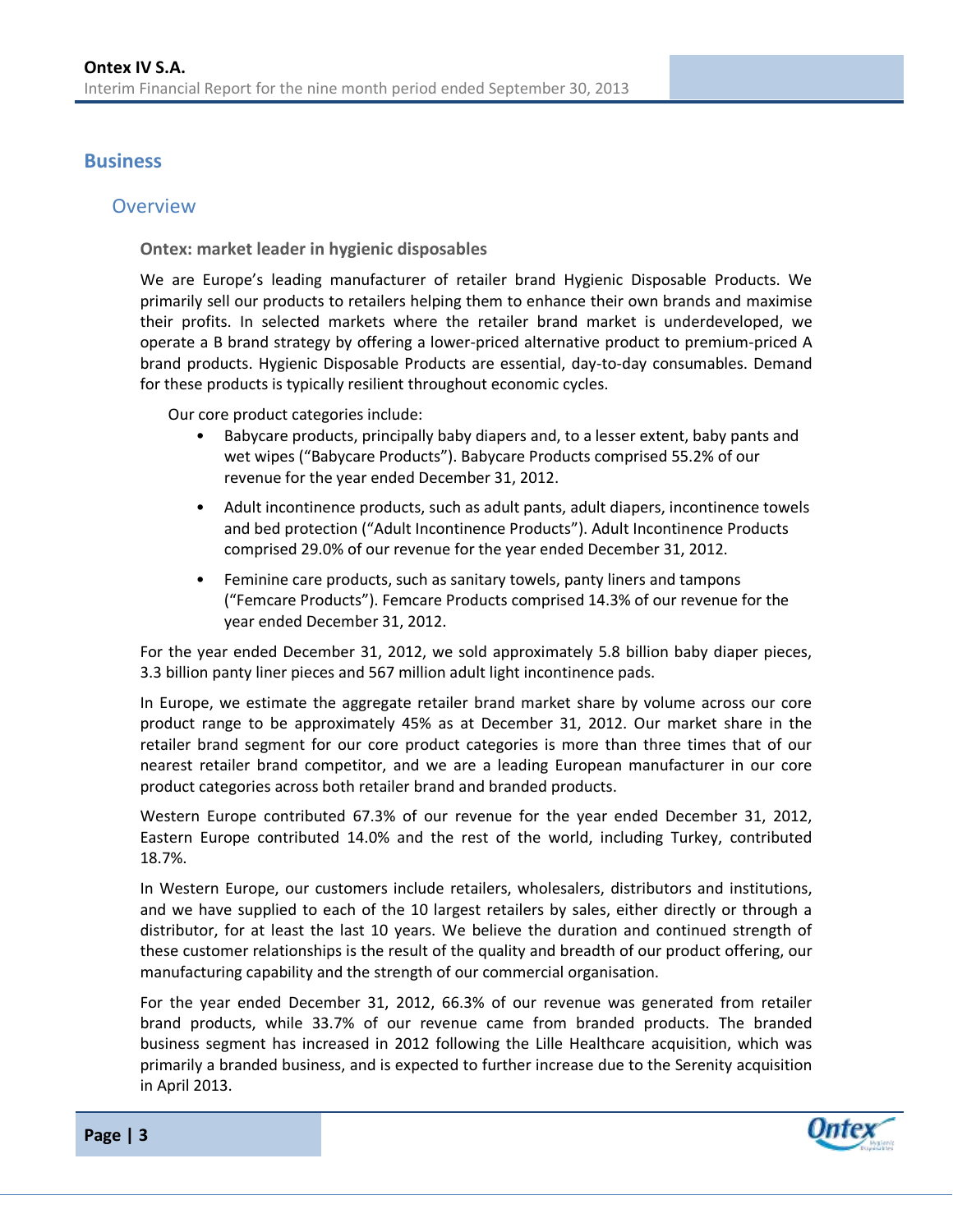Retailers use our private-label products to enhance their own brand assortments and maximise their profits. Consequently, we believe that our high quality products, customer service and continued product development are important success factors in our industry. In third-party surveys our products generally receive quality ratings that are similar to those of equivalent A brand products.

We have a broad manufacturing footprint. We operate 15 production facilities located in Europe, Turkey, Algeria, China, Russia, Pakistan and Australia. We are headquartered in Zele, Belgium and have marketing and sales teams located in more than 25 countries around the world. Our teams made sales in more than 100 countries in 2012. Our sales coverage and international distribution network allow us to operate successfully in diverse markets around the world and in a cost-effective manner. The average number of employees throughout FY 2012 was 4,682.

#### **History of the Group**

Ontex was founded in 1979 by Mr. Paul Van Malderen and initially produced mattress protectors for the Belgian institutional market. During the 1980s and the first half of the 1990s, Ontex expanded its product range into its current segments and grew the business internationally both organically and through acquisitions. After opening a production facility in the Czech Republic and acquiring businesses in Belgium, Germany and Spain, Ontex was listed on Euronext Brussels in 1998. Following the listing, Ontex experienced rapid growth over several years, primarily through bolt-on acquisitions in France, Germany and Turkey.

Ontex was acquired by funds advised by Candover in 2003 and subsequently de-listed from Euronext Brussels. It made a subsequent acquisition in Germany and in 2006 Michael Teacher and Christopher Parratt joined the Company as CEO and CFO, respectively. During the same year, Ontex opened a production facility in China and, in 2008, opened a production facility in Algeria.

In November 2010, Ontex was acquired by funds managed by Goldman Sachs & Co and TPG Capital.

In 2011, the Group opened two additional production facilities in Australia and Russia and acquired Lille Healthcare on October 3, 2011.

On April 4, 2013 the Group closed the acquisition of Serenity.

Ontex announced the departure of Chief Executive Officer, Michael Teacher, and Chief Financial Officer, Christopher Parratt, both of whom left the Company in 2013. The Company nominated Charles Bouaziz as new CEO. Mr. Bouaziz transitioned into the position during the first quarter of 2013, under the management and guidance of Mr. Teacher. On July 25, 2013 Ontex also announced the appointment of Jacques Purnode as Chief Finance Officer. Mr. Purnode joined the Group in early August and is now responsible for the Information Technology and Legal functions in addition to the Finance function.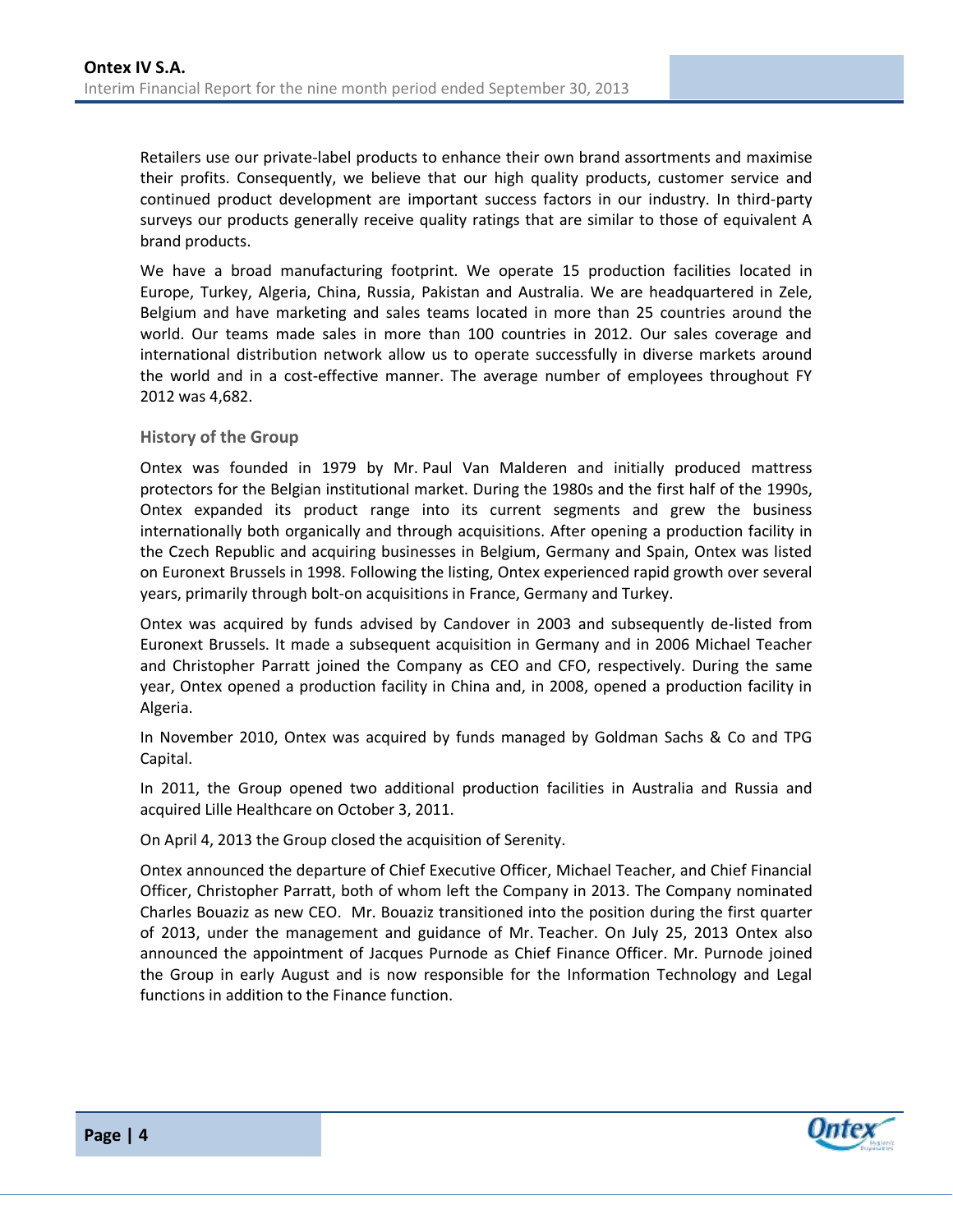# <span id="page-5-0"></span>Comments for the quarter ended September 30, 2013

Overall, Q3 2013 was in line with management expectations, which was reflected in solid trading in both the Retail and Healthcare divisions. Sales in the Middle East and Africa Region ("MEA region" or "MEA division", formerly called Turkey division) were lower than in Q2 2013, reflecting the seasonal summer effect; however, the MEA division continued to show double digit growth at constant currency as compared to the same quarter last year. In addition, Ontex continued to expand and diversify its customer mix, winning new customers across all businesses during Q3 2013.

Reported Group sales amounted to €379.4 million in Q3 2013, an increase of 18.5% compared to €320.3 million in Q3 2012. Serenity's sales contribution was €35.8 million in Q3 2013 and in line with Management's expectations. Excluding Serenity, and at constant currency, reported Group sales grew by 11.2% year-on-year to €356.3 million. Adverse currency movements, in particular the Australian Dollar, British Pound and Turkish Lira, continued to have a negative translation effect in Q3 2013.

In the Retail division, Ontex continued to execute well on its strategy of maximising the opportunity offered by K-C's withdrawal from Baby Diapers in most of Western Europe. During H1 2013, the Group witnessed a migration of Huggies consumers moving to retailer brand products, especially in the UK. Subsequently, in Q3 several retailer brand contracts previously serviced by K-C have phased in, uplifting Ontex's Retail sales. In Eastern Europe, Ontex continued to have success with existing and new retailers. Overall, sales in the Retail Division grew by 10.3%, or 13.6% at constant currency.

In Healthcare, the process of rationalising Ontex's customer and product portfolio, which was initiated in the first half of 2013 with the aim of exiting contracts with unsatisfactory margins, continued. Excluding Serenity, this division's sales grew by 3.0% at constant currency, which is an improvement compared to 1.2% growth at constant currency during the first half of the year. The integration of Serenity, the Italian incontinence business acquired from Artsana earlier in 2013 and consolidated into Ontex in April 2013, is proceeding well. In addition, the acquired entity is trading in line with Ontex's business plan both from a top line as well as an EBITDA perspective, and synergy realisation is well underway.

Trading in the MEA division was slower than previous quarters, with reported Sales for the division growing by 2.6%, or 13.1% at constant currency. This slowdown was anticipated, as fewer diapers are typically sold and utilised over the summer months in the region. There remained a strong focus on sales and commercial activity in the domestic and export markets aimed at growing the business rapidly in the MEA territories. Progress was also made during the quarter in setting up the new plant in Pakistan.

Adjusted EBITDA for the period totaled €45.5 million in Q3 2013 compared to €33.4 million in Q3 2012. Whilst a part of this increase is attributable to the consolidation of Serenity, the improvement year-on-year is also linked to higher volumes in Retail, improved margins in the Healthcare segment, an overall improved customer mix and a continued focus on efficiency programs.

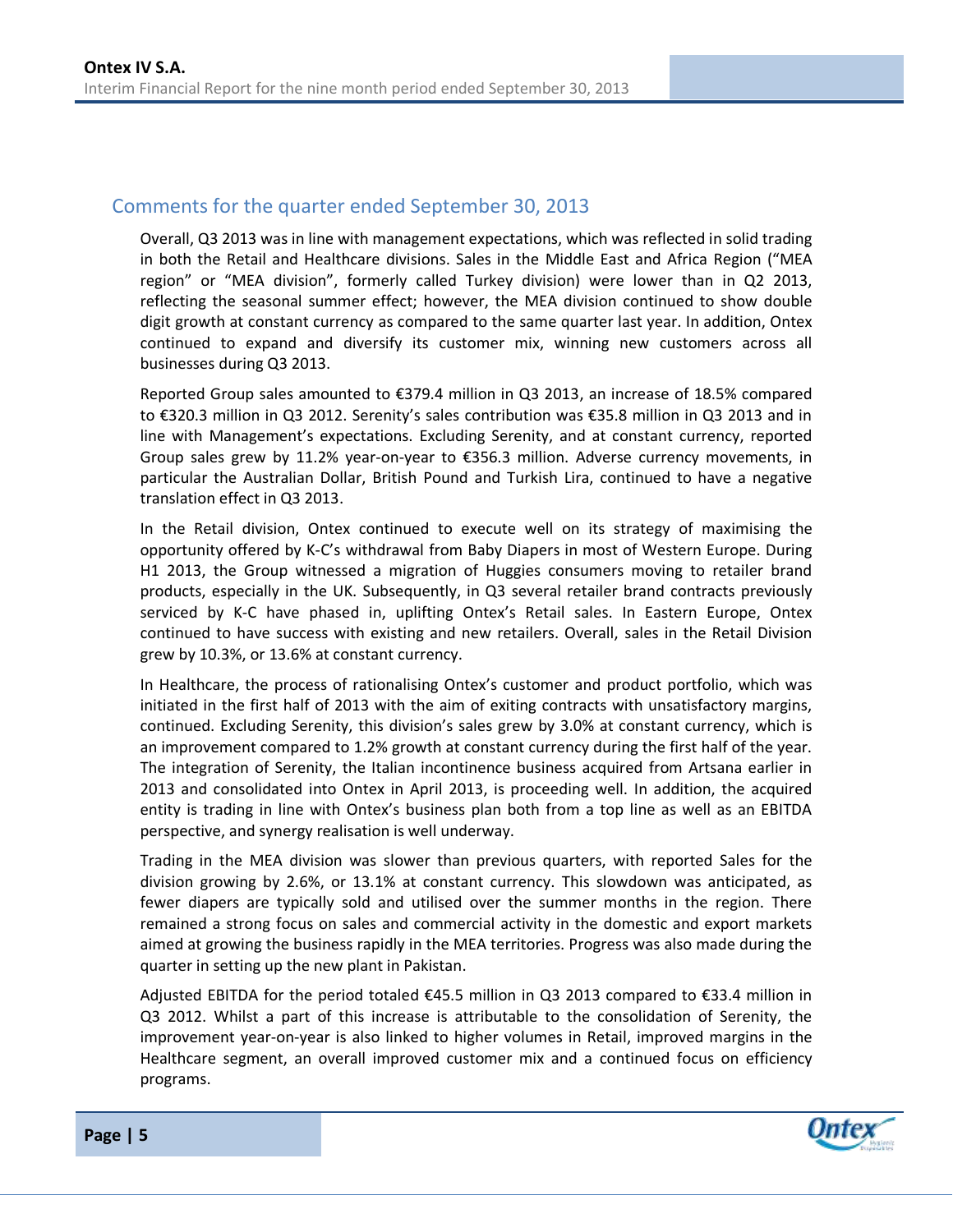The Group recorded an increase in operating expenses amounting to €15.0 million year-on-year, of which approximately €8.0 million came from Serenity. The other main drivers include increased transportation and distribution costs as well as additional investments in group sales and marketing areas. The increased transportation and distribution costs were primarily related to the increase of sales to more remote countries. The increase in Sales and Marketing expenses is associated with additional investments made in marketing and investing in the sales force.

Overall, the adjusted EBITDA margin reached 12.0% in Q3 2013 compared to 10.4% over the same period last year. Increasing adjusted EBITDA margins remains a constant effort within Ontex, through improved cost absorption, increased volumes and maximising margin as a result of better account and category management. Furthermore, the company continues to focus on improving efficiency in the manufacturing, R&D and purchasing departments.

Free Cash Flow for the period amounted to €21.2 million, an improvement of €10.6 million over the same period last year. Capex spend for Q3 2013 amounted to  $\epsilon$ 6.8 million compared to €20.1 million in Q3 2012, totaling €33.5 million in Capex year-to-date, with FY 2013E spend in line with earlier indications. The previous indications for the 2013 Capex remain unchanged and the Group is currently focusing on the redeployment and reassembly of the Recklinghausen equipment and providing sufficient capacity to meet increased demand resulting from the K-C opportunity. The Group is also finalising the last installments of payments associated with investments in high-return projects and more efficient machinery made during 2011-2012, which will also lead to increased capacity.

Working capital consumption in Q3 2013 amounted to €16.3 million compared to €17.5 million in the first half of 2013 and €2.4 million in Q3 2012. While declining since the beginning of 2013, working capital consumption remained fairly high in Q3 2013, predominantly linked to additional working capital needs for the Serenity integration. However, inventory levels decreased from the high level earlier this year, as volumes of finished products from Recklinghausen tailed off and with production being adapted to the new sales configuration post K-C's exit. Cash taxes amounted to €1.2 million for the period.

Net debt as of September 30, 2013 amounted to €872.5 million. During the quarter, the Group repaid €10 million of the RCF, with €20.0 million remaining drawn as of September 30, 2013. Further progress has been made on the Serenity factoring facility, albeit slower than anticipated.

As of September 30, 2013, the Group total factoring lines amounted to €175.0 million, of which €120.4 million had been drawn. This includes the credit line for factoring purposes granted to its Serenity business in Italy.

On September 13, 2013 the Group's entered into forward currency hedge contracts, maturing before January 1, 2014, in order to limit fluctuations in the business resulting from exposures to sales in British Pound, Polish Zloty, Turkish Lira, Australian Dollar and Ruble as well as purchases in USD in Q4 2013. Conversely, the oil hedge that expired as of September 30, 2013 has not been renewed to date. Visibility on raw materials for Q4 2013 remains good and expectations have slightly improved compared to previous indications, with levels now anticipated to be more or less in line with those of Q3 2013.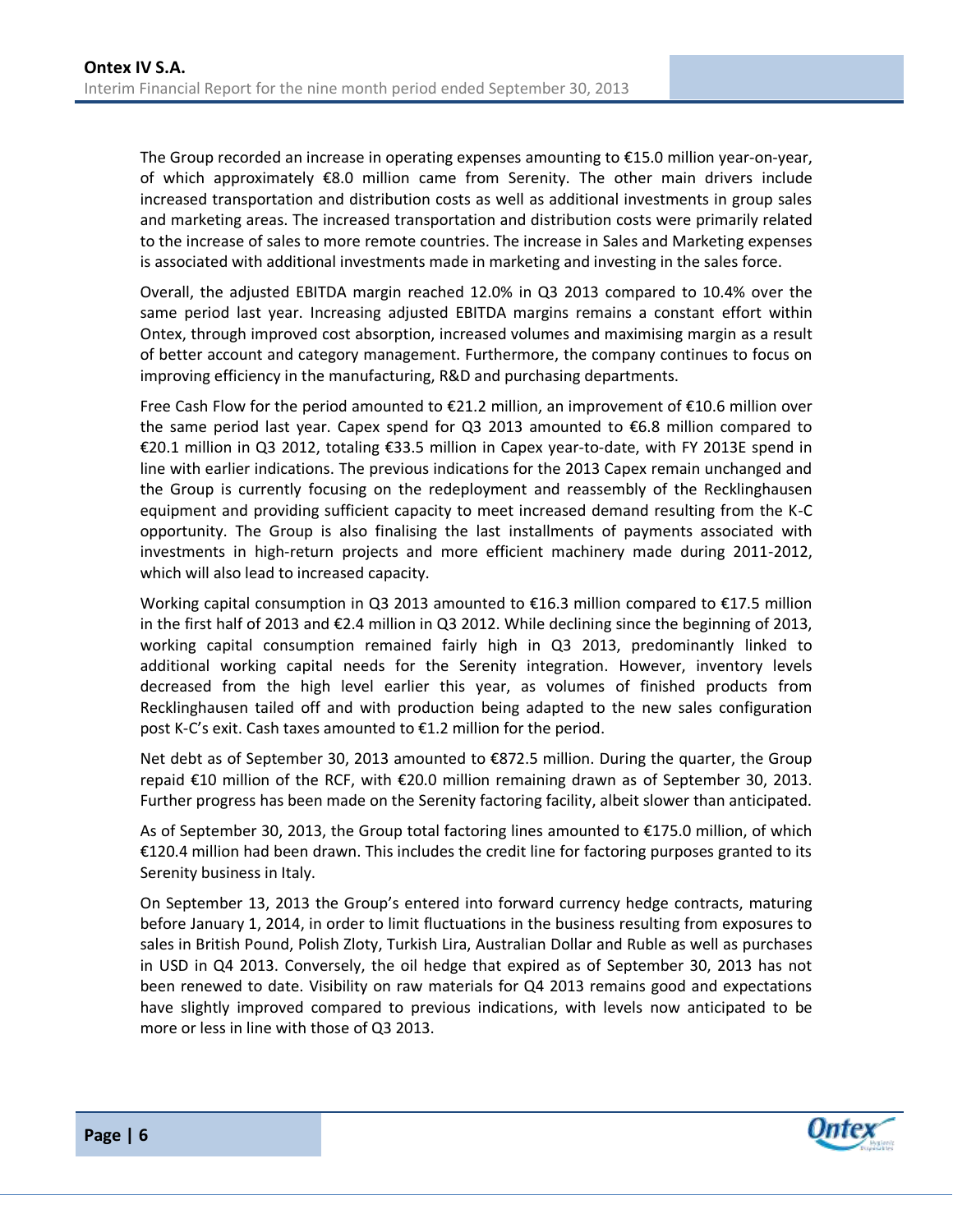Building on the solid foundations put in place by the previous management team, the current team continues to roll out Ontex's strategy to achieve profitable growth through Incontinence and Emerging Markets by leveraging favourable demographics, sociocultural changes and economic developments in more remote geographies. In addition to the completion of a number of key operational projects in 2013, such as the closure of Recklinghausen, further progress has been made in optimising the Group's manufacturing footprint. Furthermore, Ontex believes that through closer relationships and a more integrated approach with its customers in terms of innovation, category management and a selective approach to branding (both local and retailer brands), additional value can be generated.

In order to support the operational course of action outlined by Charles Bouaziz and his team, the Group marginally revised the operating structure during the quarter. Whilst the majority of the team remains unchanged, a few changes have been implemented to enhance Ontex's current value proposition:

- Taking a more targeted approach to Retail in mature markets as well as growth markets through the creation of two distinct businesses and management roles within the Retail division,
- Renewing focus on the supply chain to further leverage the current manufacturing footprint,
- Deploying a more integrated approach towards the Group's customers through the creation of dedicated functions for marketing as well as category and account management reporting directly to the CEO. R&D and Innovation is also now directly reattached to the CEO as these are core elements of this integrated approach,
- From a reporting perspective, the Turkey division has been renamed the MEA division, to better reflect the sales mix and commercial strategy,
- Finally, to ensure execution under the existing financial framework and to further drive efficiencies in the Group, Finance Directors of the divisions now report on a dotted line basis to the Group CFO.

Looking into Q4 2013, management remains focused on executing the strategy as outlined above, completing the 2013 projects and continuing to drive efficiencies through the Group.

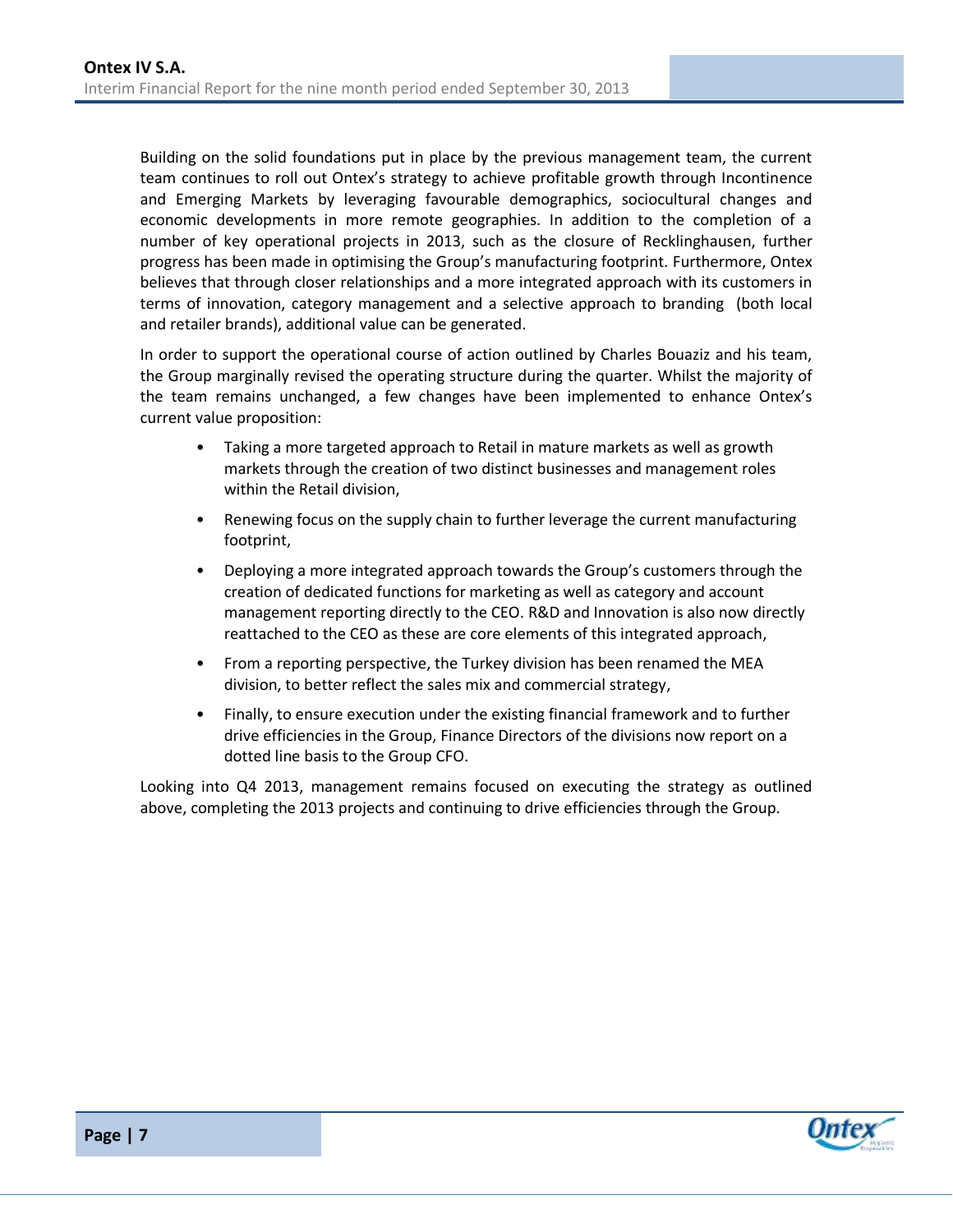# <span id="page-8-0"></span>**Management's Discussion and Analysis of Financial Condition and Results of Operations**

#### <span id="page-8-1"></span>**Revenues**

#### **Quarter ended September 30, 2013 ("Q3 2013")**

Total revenue amounted to €379.4 million in Q3 2013 compared to €320.3 million in Q3 2012, an increase of 18.5% year-on-year, or 22.4% on a constant currency basis. Currency effects were unfavorable, mainly due to the weakening of the British Pound, the Turkish Lira and the Australian Dollar. Excluding Serenity, which was consolidated in the course of 2013, the Group estimates sales at constant currency increased by 11.2% year-on-year.

On a geographical basis, the sales growth was mainly driven by Western European sales, due to the Serenity acquisition, in addition to good performance in countries like the UK, where the K-C exit from the diaper market has resulted in strong sales for Ontex. Sales in Western Europe have increased by 23.7% from €215.6 million in Q3 2012 to €266.7 million in Q3 2013. At constant currency and excluding the Serenity business, sales in Q3 2013 have increased by 9.2% compared to the same period last year. Apart from strong performance in the UK, where retailers have been successful in transitioning Huggies consumers to retailer brand products, the Group saw good results in Belgium and the Netherlands, where retailer brand contracts gained from K-C started to phase in during Q3 2013. In Spain, the Group also benefited from dynamic market conditions, while Germany remains challenging and competitive.

In Eastern Europe, sales have increased by 8.4% from €45.3 million in Q3 2012 to €49.1 million in Q3 2013. Poland and Russia, the key markets for Ontex in the region, each reported double digit growth at constant currency. Sales in both countries, however, have been negatively impacted by the currency evolution.

In the Rest of the World region, sales have grown by 7.1%, reaching €63.6 million in Q3 2013. Business in the region has been highly affected by currency movements with sales at constant currency increasing by 18.1% in Q3 2013. Sales growth in Australia has outperformed, following the decision to start local production of baby diapers. While Pakistan accounts for only a small percentage of overall sales, the Group saw encouraging growth in the region. Growth in Morocco is slower than in the previous quarters, but mostly due to sales being spread unevenly over the quarters in 2012.

#### **Nine months ended September 30, 2013 ("9M 2013")**

In the nine months ended September 30, 2013, total revenue increased by 13.4% from €976.6 million in 9M 2012 to €1,107.7 million in 9M 2013. Currency effects were unfavorable over the period and reduced overall sales growth by 2.1 percentage points.

Revenue in Western Europe has increased from €661.6 million in the nine months ended September 2012 to €751.1 million in the nine months ended September 2013, on the back of a good performance in Q2 and Q3 and due to the Serenity acquisition. The UK in particular saw impressive growth over the period due to the redistribution of shelves by retailers, following the

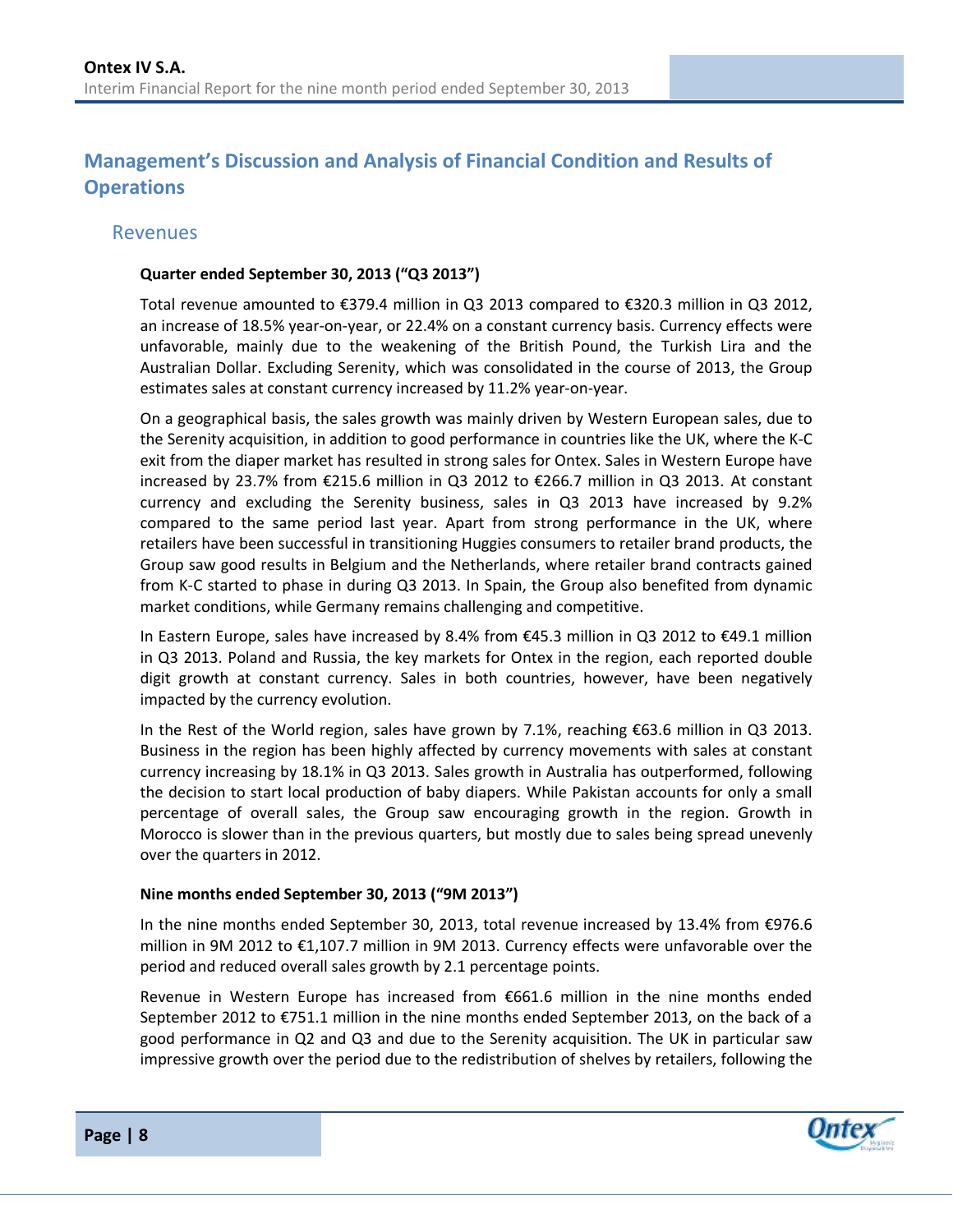Huggies exit. Retailers have been actively promoting their brands and the strategy has delivered successful results.

Sales in Eastern Europe, dominated by Russia and Poland, have increased by 10.4% and by 11.7% at constant currency.

In the Rest of the World region, sales increased by 15.2% from €182.6 million in the nine months ended September 2012 to €210.4 million over the same period in 2013. Currency movements have had a considerable negative impact with sales at constant currency growing by 20.4% during the first nine months of the year. The sales in Australian Dollar and Turkish Lira have been affected the most in absolute terms. The key markets of the MEA division, Turkey, Algeria and Morocco have all shown steady growth rates, along with good performance in the Australian market.

| By geographic area,      |       | <b>Third Quarter</b> | <b>First nine months</b> |       |  |
|--------------------------|-------|----------------------|--------------------------|-------|--|
| in $\epsilon$ million    | 2013  | 2012                 | 2013                     | 2012  |  |
| Western Europe           | 266.7 | 215.6                | 751.1                    | 661.6 |  |
| Eastern Europe           | 49.1  | 45.3                 | 146.2                    | 132.4 |  |
| Rest of the World        | 63.6  | 59.4                 | 210.4                    | 182.6 |  |
| <b>Ontex Group Sales</b> | 379.4 | 320.3                | 1,107.7                  | 976.6 |  |

**Revenues by Division**

#### **Quarter ended September 30, 2013 ("Q3 2013")**

Sales in the Retail division increased by 10.3% from €214.7 million in Q3 2012 to €236.7 million in Q3 2013. At constant currency, sales increased by 13.6%. This increase comes on the back of improved performance across all geographies, and contract gains in some key markets, along with a capture of part of the volumes formerly produced by K-C. In some countries, like the UK, Huggies consumers have moved to retailer brand alternatives increasing the overall size of the retailer brand market and Ontex's revenues.

Revenues in the Healthcare division amounted to €103.4 million in Q3 2013 compared to €67.3 million in Q3 2012, an increase of 53.6% year-on-year, highly influenced by the Serenity acquisition in Q1 2013. At constant currency and excluding Serenity, sales grew by 3.0%. The Group continued to rationalise its customer and product portfolio in order to exit contracts with unsatisfactory margins or long payment terms. The Serenity business is trading in line with management expectations. In addition, the Group continues to raise awareness of its branded iD products through a differentiated and targeted marketing approach towards its professional institutions ("iD EXPERTS" brand) and consumer end markets ("iD" brand).

The MEA division experienced a slowdown in sales compared to previous quarters due to seasonality in the summer months, when fewer baby diapers are consumed, and due to the weakening of the Turkish Lira. Sales increased by 2.6% year-on-year, reaching €39.3 million in Q3 2013 from €38.3 million in Q3 2012. At constant currency, sales grew 13.3%.

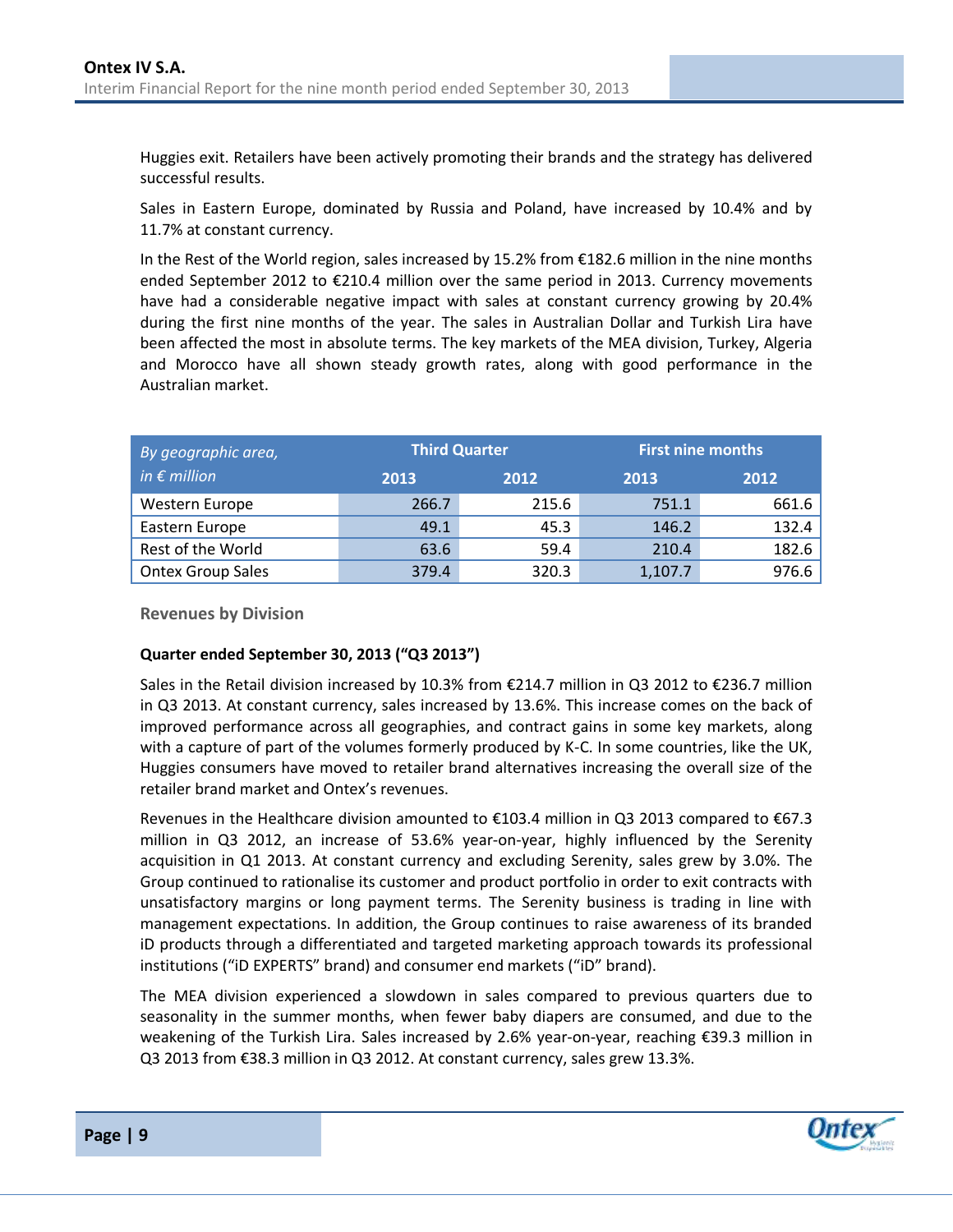#### **Nine months ended September 30, 2013 ("9M 2013")**

In the Retail division, sales increased 6.3% in the first nine months of 2013 compared to the same period last year from €655.4 million in 9M 2012 to €696.9 million in 9M 2013. At constant currency, sales improved by 8.0%. Overall, the effects of K-C's exit from Western Europe are clearly visible in the overall performance of the Group.

Healthcare sales compared favorably against the respective 9M 2012 period, benefiting from the effect of the Serenity acquisition over the last two quarters. Overall, sales for the period under review increased by 36.4% from €200.1 million in 9M 2012 to €273.0 million in 9M 2013. At constant currency and excluding the impact of the Serenity acquisition, sales increased by 1.8% underpinning ongoing efforts to improve margins in the division and the customer portfolio rationalisation achieved throughout the year.

In the MEA division, sales increased by 13.8% in 9M 2013 to €137.8 million from €121.1 million in 9M 2012 as a result of the strong momentum in both the domestic Turkish market and export destinations. At constant currency, sales increased by 19.0%. The top five export markets of the MEA division have all shown double digit growth rates. Pakistan, where the Group is currently starting up local production, is already in the top five markets of the MEA division.

| By division,             | <b>Third Quarter</b> |       | <b>First nine months</b> |       |  |  |
|--------------------------|----------------------|-------|--------------------------|-------|--|--|
| in $\epsilon$ million    | 2013                 | 2012  | 2013                     | 2012  |  |  |
| Retail                   | 236.7                | 214.7 | 696.9                    | 655.4 |  |  |
| Healthcare               | 103.4                | 67.3  | 273.0                    | 200.1 |  |  |
| <b>MEA Region</b>        | 39.3                 | 38.3  | 137.8                    | 121.1 |  |  |
| <b>Ontex Group Sales</b> | 379.4                | 320.3 | 1,107.7                  | 976.6 |  |  |

**Revenues by Product group**

#### **Quarter ended September 30, 2013 ("Q3 2013")**

Revenue generated by Babycare products was €192.9 million for Q3 2013, an increase of 9.7% from €175.8 million in Q3 2012. At constant currency, revenue increased by 14.7%. Sales increased mainly as a result of K-C's exit from the West European baby diaper market and as a result of increased sales in the MEA region.

Sales in Femcare increased by 11.6% from  $\epsilon$ 46.7 million in Q3 2012 to  $\epsilon$ 52.1 million in Q3 2013. At constant currency, the increase in sales amounted to 13.4%. Product sales showed good momentum with new contracts won in markets such as the UK.

Sales continued to be strong in the Adult Incontinence product category, aided by continued investment into this growth category and from the consolidation effect of Serenity. Overall, sales increased from €93.3 million in Q3 2012 to €129.2 million in Q3 2013, a 38.5% growth year-on-year. At constant currency, and excluding the Serenity business, sales grew by 4.3%.

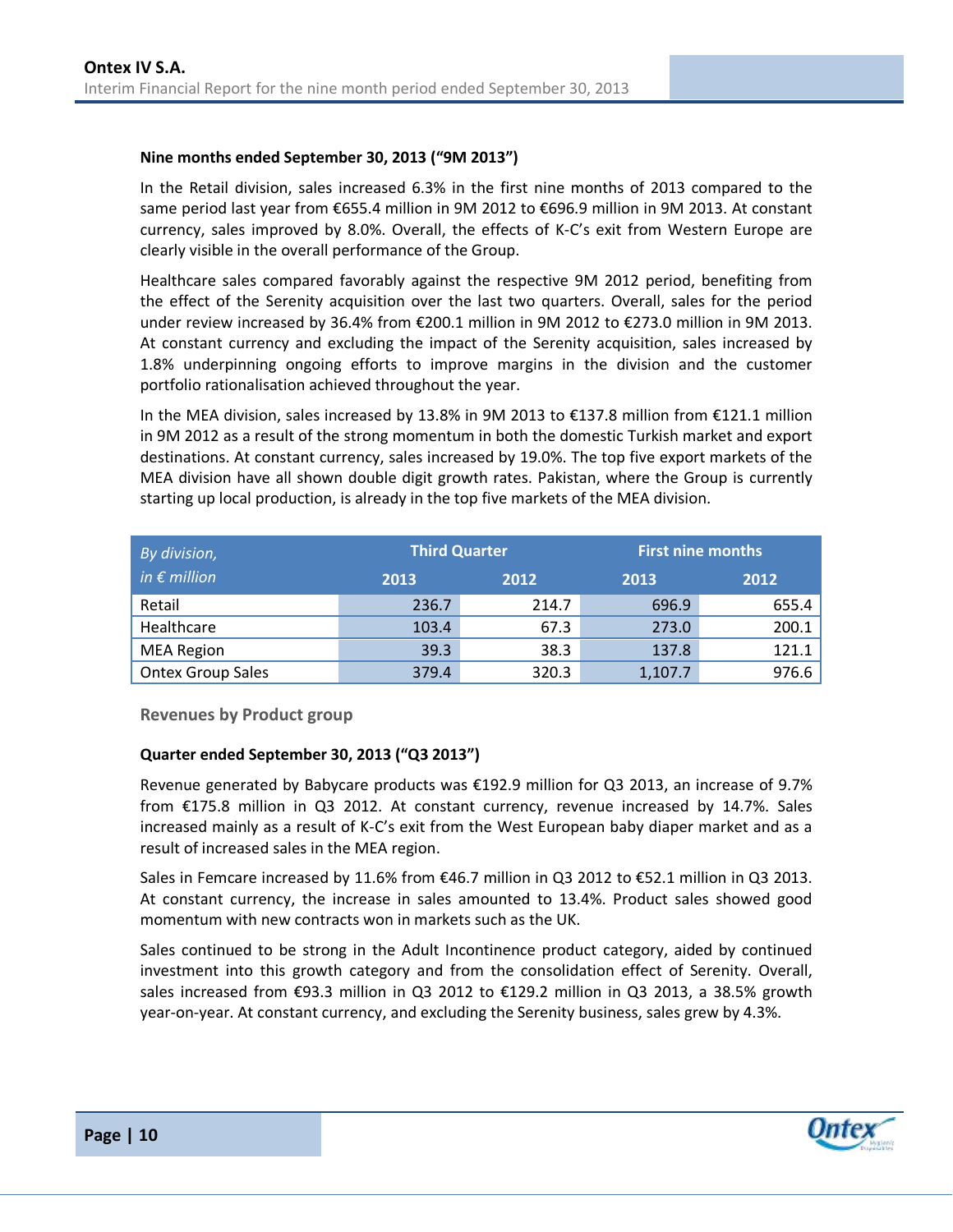#### **Nine months ended September 30, 2013 ("9M 2013")**

Revenue generated by Babycare products increased by 8.8% from €540.9 million in 9M 2012 to €588.6 million in 9M 2013, predominantly on the back of a solid Q2 2013 and Q3 2013, as both quarters saw the impact of K-C's exit from Western Europe and was further helped by a positive net gains position in terms of contract wins and losses. At constant currency, sales remained strong posting an increase of 11.4%.

Revenue in Femcare was €148.3 million in 9M 2013 compared to €141.4 million in 9M 2012. This represents an increase of 4.9% in the first nine months of 2013. At constant currency, sales increased by 5.8%.

Sales in Adult Incontinence grew strongly by 26.5% in the first nine months of 2013, from €281.4 in 9M 2012 to €356.0 million in 9M 2013. At constant currency, the increase was 28.0%. Excluding the effect of the Serenity acquisition and at constant currency, sales increased by approximately 3.1%, as the business was impacted by the strategic decision to exit unfavorable contracts.

| By product group,        | <b>Third Quarter</b> |       | <b>First nine months</b> |       |  |  |
|--------------------------|----------------------|-------|--------------------------|-------|--|--|
| in $\epsilon$ million    | 2013                 | 2012  | 2013                     | 2012  |  |  |
| Babycare                 | 192.9                | 175.8 | 588.6                    | 540.9 |  |  |
| Femcare                  | 52.1                 | 46.7  | 148.3                    | 141.4 |  |  |
| Adult Incontinence       | 129.2                | 93.3  | 356.0                    | 281.4 |  |  |
| Other (Traded goods)     | 5.2                  | 4.5   | 14.8                     | 12.9  |  |  |
| <b>Ontex Group Sales</b> | 379.4                | 320.3 | 1,107.7                  | 976.6 |  |  |

# <span id="page-11-0"></span>Cost of Sales

#### **Quarter ended September 30, 2013 ("Q3 2013")**

Cost of sales was €277.6 million in Q3 2013 compared to €245.6 million for Q3 2012, an increase of 13.0% year-on-year. Gross profit margin was 26.8% in Q3 2013 compared to 23.3% in Q3 2012. The gross margin increase is partly the result of lower raw material prices. Raw materials linked to oil derivative indices were cheaper compared to Q3 2012 as the prices peaked in the same period last year, while they are at a lower and more stable level in 2013. Additionally, the weakening of the US Dollar has had a positive impact on the gross margin, with the purchasing, R&D and manufacturing departments having realised significant efficiency gains. The Serenity acquisition has also led to a changing product and channel mix with an increased portion of incontinence products sold through the healthcare channels. This business typically has higher gross margins than the retail business.

#### **Nine months ended September 30, 2013 ("9M 2013")**

Cost of sales amounted to €815.7 million in 9M 2013, an increase of 10.0% compared to €741.4 million in 9M 2012. The increase of 10.0% is lower than the 13.4% sales increase from 9M 2012 to 9M 2013. Gross profit margin was 26.4% in 9M 2013 compared to 24.1% in 9M 2012. The gross profit margin improvement can be attributed in part to the higher contribution to sales from Adult Incontinence products through the healthcare channels, which typically have higher

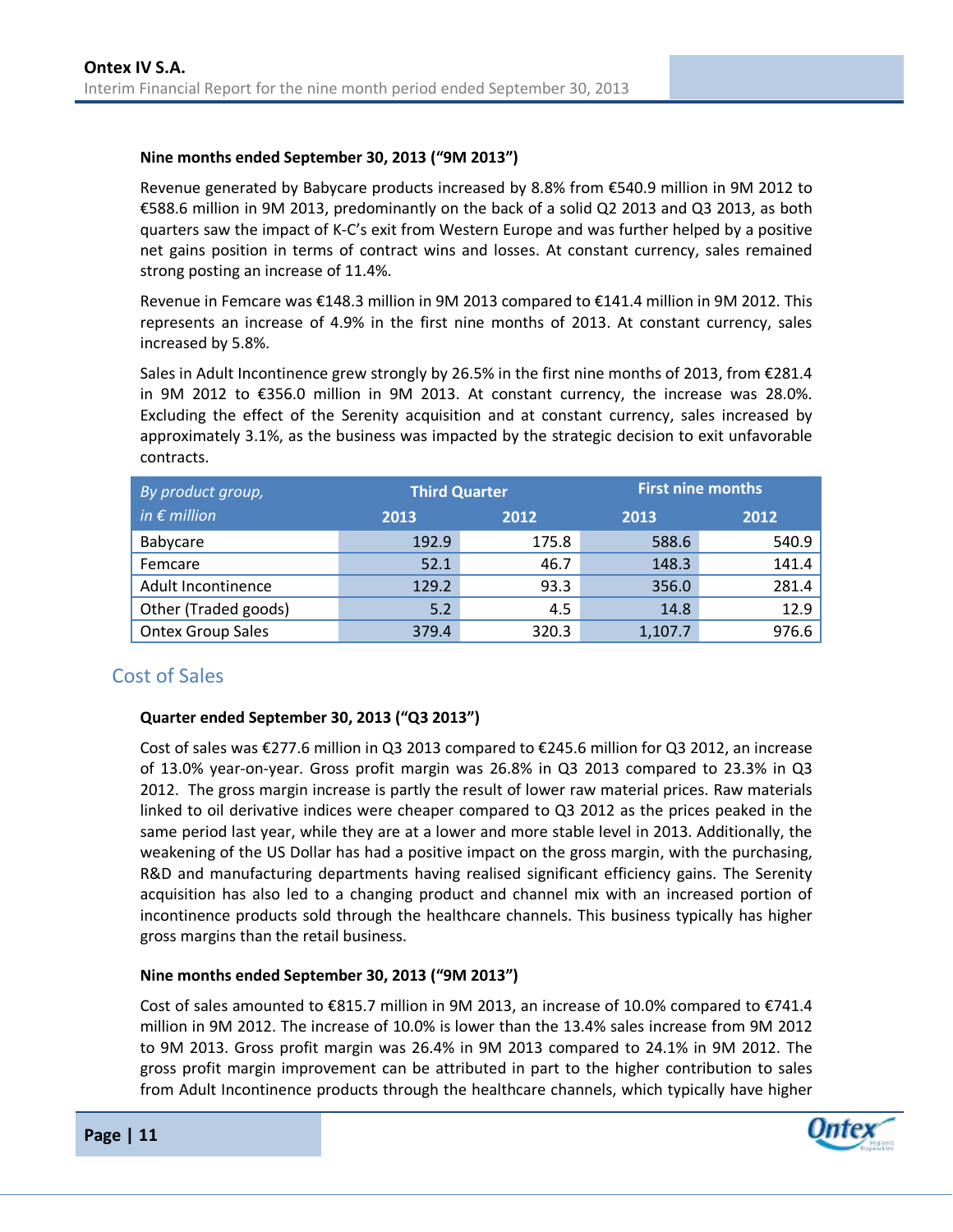gross margins than other product groups. Raw material prices have been broadly in line with the first nine months of 2012, while the evolution of the US Dollar has had a favorable impact on the gross margin.

# <span id="page-12-0"></span>Operating Expenses

#### **Quarter ended September 30, 2013 ("Q3 2013")**

Operating expenses increased by 30.5% in Q3 2013 at €64.1 million compared to €49.1 million in Q3 2012.

The Group recorded an increase in operating expenses amounting to €15.0 million year-on-year, of which approximately  $\epsilon$ 8.0 million came from Serenity. The other main drivers include increased transportation and distribution costs as well as additional investments in group sales and marketing areas. The increased transportation and distribution costs were primarily related to the increase of sales to more remote countries. The increase in Sales and Marketing expenses is associated with additional investments made in marketing and investing in the sales force.

#### **Nine months ended September 30, 2013 ("9M 2013")**

Operating expenses for the first nine months of 2013 amounted to  $E$ 187.0 million compared to €148.3 million for the same period last year, an increase of 26.1%. The main driver for this increase was higher distribution costs as highlighted previously. Sales and marketing expenses reflect current investments in the growing branded portion of the business.

## <span id="page-12-1"></span>EBITDA – Non-IFRS measure

#### **Quarter ended September 30, 2013 ("Q3 2013")**

Earnings before interest, tax, depreciation and amortization (EBITDA) was €43.5 million in Q3 2013 compared to €28.2 million in Q3 2012.

#### **Nine months ended September 30, 2013 ("9M 2013")**

EBITDA amounted to  $E119.8$  million for the first nine months of 2013 compared to  $E100.4$ million in 9M 2012.

#### <span id="page-12-2"></span>Non-recurring expenses

#### **Quarter ended September 30, 2013 ("Q3 2013")**

Total non-recurring expenses amounted to €2.4 million in Q3 2013 versus €5.2 million in Q3 2012. Details of these costs can be found in Note 9 for the quarter ended September 30, 2013 and September 30, 2012.

#### **Nine months ended September 30, 2013 ("9M 2013")**

For 9M 2013, non-recurring expenses amounted to €9.8 million compared to €9.7 million for 9M 2012. Details of these costs can be found in Note 9 for the nine months ended September 30, 2013 and ended September 30, 2012.

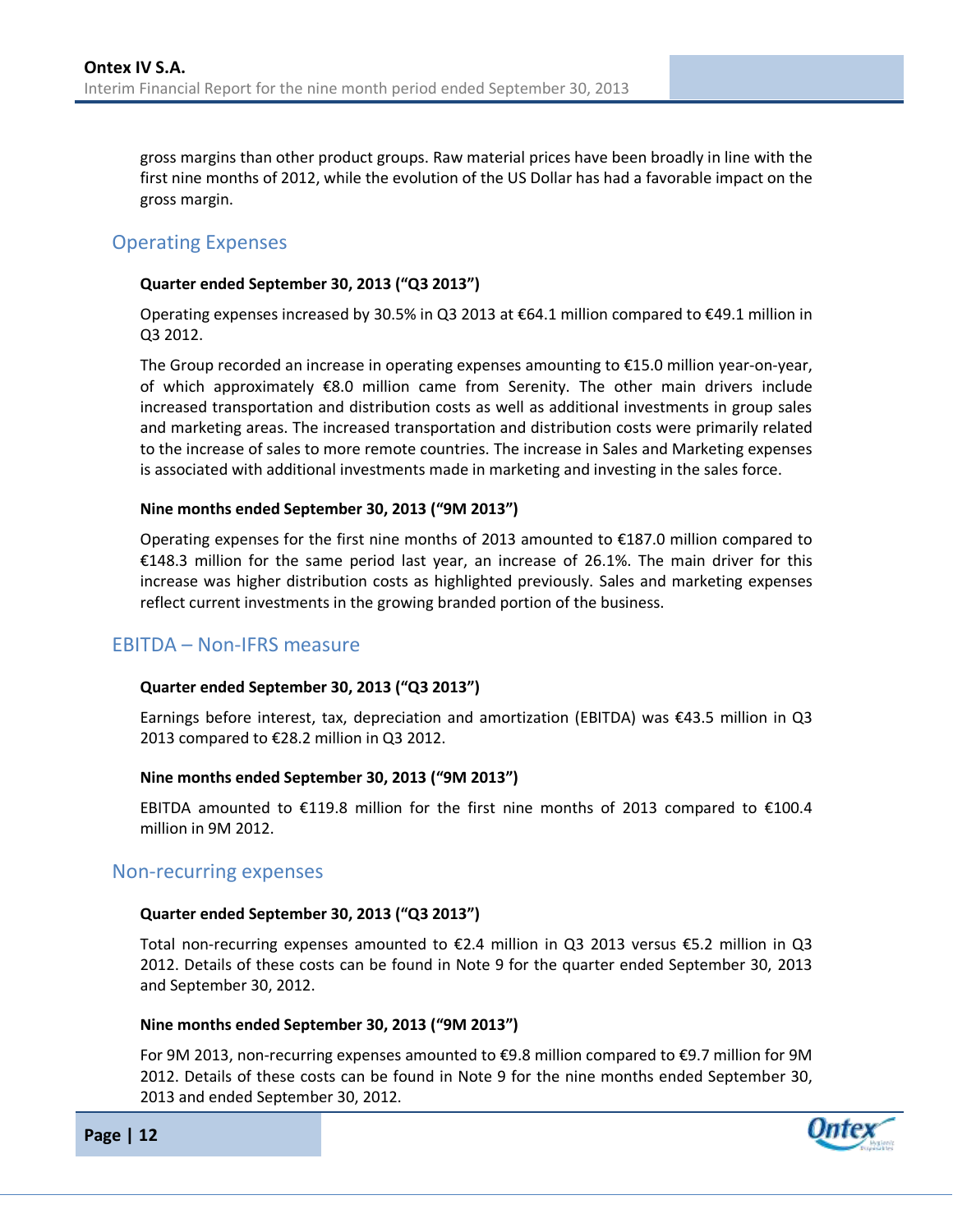# <span id="page-13-0"></span>Adjusted EBITDA – Non-IFRS measure

#### **Quarter ended September 30, 2013 ("Q3 2013")**

Excluding non-recurring expenses, adjusted EBITDA for Q3 2013 was €45.5 million in Q3 2013 compared to €33.4 million in Q3 2012. Adjusted EBITDA margin was 12.0% in Q3 2013 compared to 10.4% in Q3 2012. Q3 2013 adjusted EBITDA is significantly higher, driven by the Serenity acquisition and ongoing focus on efficiencies, partially offset by the adverse currency movements over the quarter. At constant currency, adjusted EBITDA amounted to €53.0 million for Q3 2013.

#### **Nine months ended September 30, 2013 ("9M 2013")**

Adjusted EBITDA amounted to €128.5 million for the first nine months of 2013, an increase of 17.0% compared to €109.8 million in 9M 2012, underpinning the Group's ongoing focus on higher productivity and cost efficiency. Adjusted EBITDA margin was 11.6% in 9M 2013 compared to 11.2% in 9M 2012. At constant currency, adjusted EBITDA amounted to €144.4 million for the first nine months of 2013.

# <span id="page-13-1"></span>Operating profit

#### **Quarter ended September 30, 2013 ("Q3 2013")**

Operating profit was €35.3 million in Q3 2013 compared to €20.4 million in Q3 2012. This change was driven by the considerably higher gross margin for the quarter under review. Operating margin was 9.3% in Q3 2013.

#### **Nine months ended September 30, 2013 ("9M 2013")**

Operating profit was €95.2 million in the first nine months of 2013 compared to €77.2 million for the same period last year. Operating margin overall improved from 7.9% in 9M 2012 to 8.6% in 9M 2013.

#### <span id="page-13-2"></span>Net finance costs

The finance costs primarily represent the interest paid or accrued on the financial debt, the amortization of the transaction costs incurred in relation to financial debt and any loss on derivatives.

Our finance income primarily represents interest received on our short-term deposits, as well as any gains on derivatives.

#### **Quarter ended September 30, 2013 ("Q3 2013")**

Net finance costs amounted to €19.2 million in Q3 2013, a 39.1% increase compared to €13.8 million of financing costs in Q3 2012. The rise was driven by reduced finance income from the oil hedge instrument and by higher interest expenses mainly due to the financing of the Serenity acquisition.

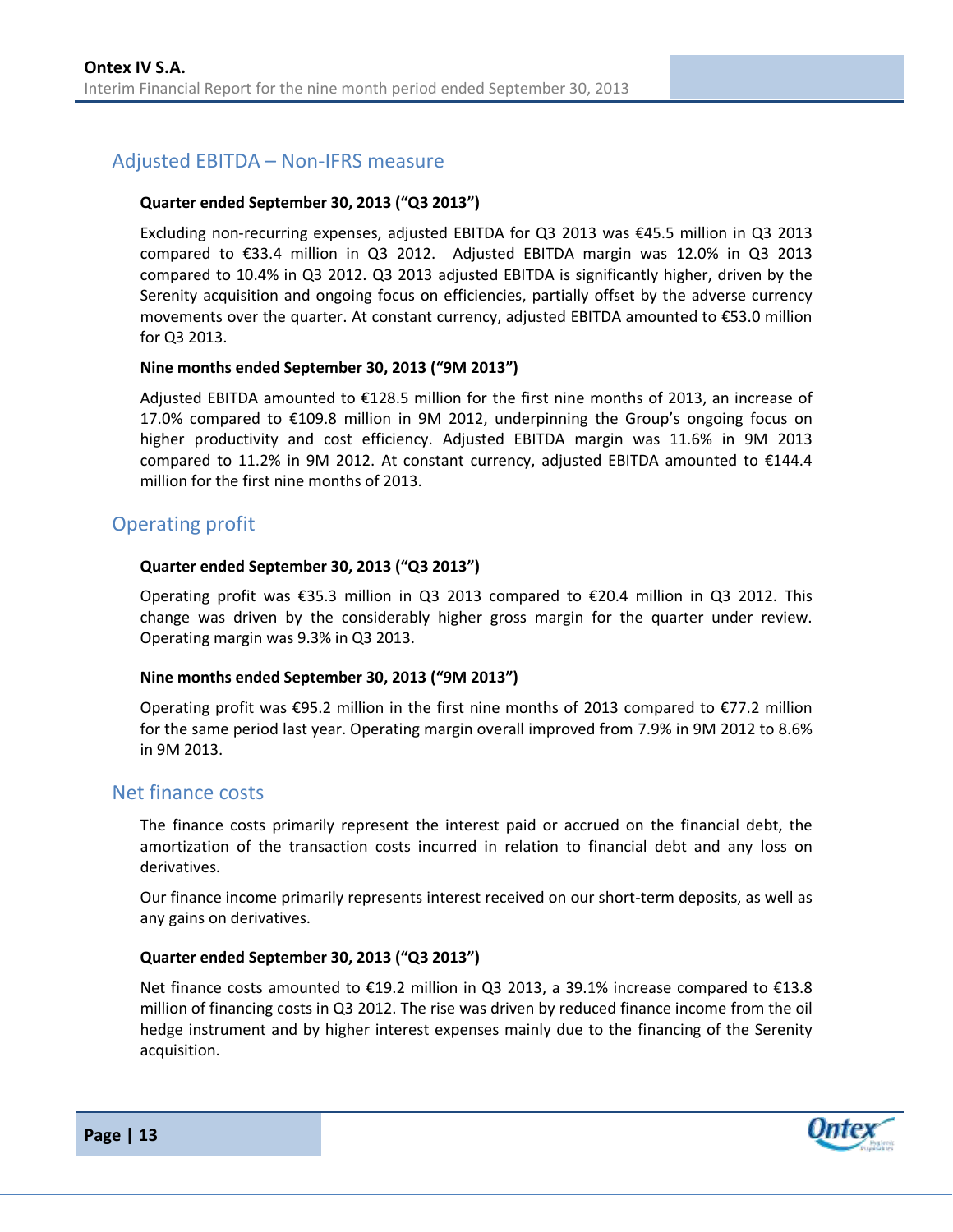#### **Nine months ended September 30, 2013 ("9M 2013")**

In 9M 2013, net finance costs amounted to €60.5 million compared to €51.7 million in 9M 2012. Net finance costs in 9M 2013 were significantly higher because of lower gains on the oil derivatives, foreign exchange rate differences and higher interest expenses.

### <span id="page-14-0"></span>Income tax

#### **Quarter ended June 2013 ("Q3 2013")**

Income tax for Q3 2013 was €2.6 million versus €2.6 million in Q3 2012.

#### **Nine months ended September 30, 2013 ("9M 2013")**

Income tax expense amounted to €9.4 million in 9M 2013. In 9M 2012 income tax expense was €4.1 million.

# <span id="page-14-1"></span>Profit for the period

#### **Quarter ended September 30, 2013 ("Q3 2013")**

The profit for Q3 2013 was  $\epsilon$ 13.5 million compared to a  $\epsilon$ 4.0 million posted in Q3 2012.

#### **Nine months ended September 30, 2013 ("9M 2013")**

The Group's net profit was €25.3 million in 9M 2013 compared to a net profit of €21.4 million for the same period last year.

## <span id="page-14-2"></span>Liquidity and Capital resources

#### **Free Cash Flow**

We define Free Cash Flow as adjusted EBITDA, further adjusted for changes in Working Capital, minus income tax paid, minus capital expenditure.

#### **Quarter ended September 30, 2013 ("Q3 2013")**

The Group's Free Cash Flow for Q3 2013 was €21.2 million, which compares to €10.6 million in Q3 2012. The Capex spend was lower than in the comparable period last year. This was in line with previous Management indications that a larger portion of Capex spend would take place in H1 2013. Capex spend year-to-date amounted to €33.5 million and previous indications for 2013 Capex remain unchanged. The Group is currently focusing on the redeployment and reassembly of the Recklinghausen equipment and providing sufficient capacity to meet increased demand resulting from the K-C opportunity. The Group is also finalising the last installments associated with investments in high-return projects and more efficient machinery made during 2011-2012, which will also lead to increased capacity.

Working capital consumption in Q3 2013 amounted to €16.3 million compared to €17.5 million in the first half of 2013 and 2.4 million in Q3 2012. While declining since the beginning of 2013, working capital consumption remained fairly high in Q3 2013, predominantly linked to

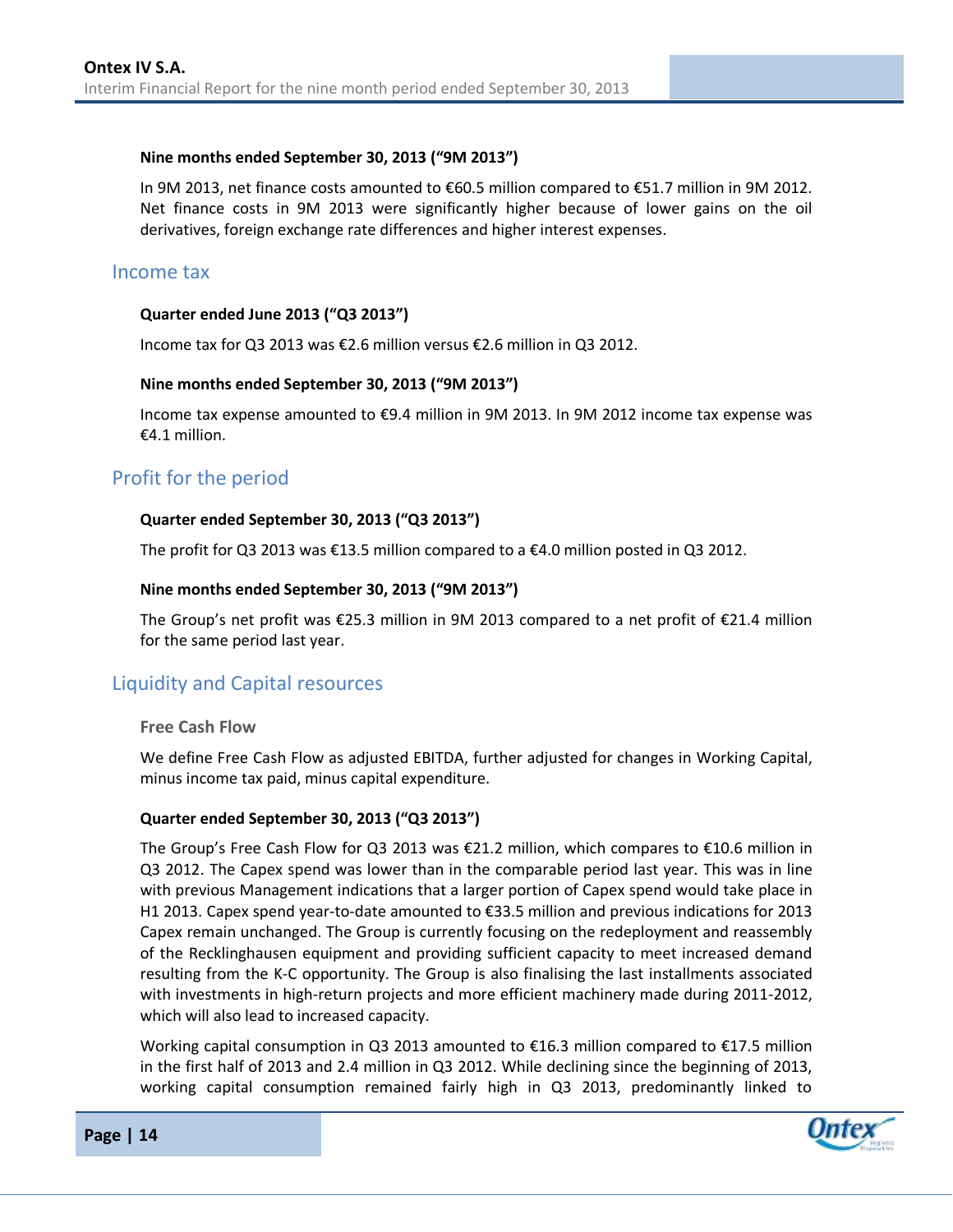additional working capital needs for the Serenity integration. However, inventory levels decreased from the high level earlier this year, as volumes of finished products from Recklinghausen tailed off and with production being adapted to the new sales configuration post K-C's exit.

#### **Nine months ended September 30, 2013 ("9M 2013")**

Overall, Free Cash Flow amounted to €52.0 million in 9M 2013 versus €44.9million in 9M 2012, driven by a strong Q3 2013.

| FCF calculation,          |              | <b>Third Quarter</b> |        | <b>First nine months</b> |
|---------------------------|--------------|----------------------|--------|--------------------------|
| in $\epsilon$ million     | 2013<br>2012 |                      | 2013   | 2012                     |
| <b>Adjusted EBITDA</b>    | 45.5         | 33.4                 | 128.5  | 109.8                    |
| Change in Working Capital | (16.3)       | (2.4)                | (33.8) | (23.0)                   |
| Cash taxes paid           | (1.2)        | (0.3)                | (9.2)  | (1.5)                    |
| Capex                     | (6.8)        | (20.1)               | (33.5) | (40.4)                   |
| <b>Free Cash Flow</b>     | 21.2         | 10.6                 | 52.0   | 44.9                     |

**Group's Cash Flow Statement**

#### **Quarter ended September 30, 2013 ("Q3 2013")**

Net cash flow from operating activities was €24.2 million in Q3 2013 versus €24.4 million in Q3 2012, a decrease of 0.8% year-on-year and mostly attributable to higher income tax paid for the Q3 2013 period.

In Q3 2013, cash outflow from investing activities amounted to €6.8 million and was entirely related to capital expenditure. Cash outflow from investing activities amounted to €20.2 million in Q3 2012.

The cash inflow from financing activities was  $\epsilon$ 0.5 million in Q3 2013 compared to an outflow of €4.1 million in Q3 2012, on the back of funds drawn down from the Serenity factoring agreements and the partial repayment of the revolving credit facility.

#### **Nine months ended September 30, 2013 ("9M 2013")**

Cash inflow from operating activities was €44.3 million in 9M 2013 compared to €65.8 million in 9M 2013 on the back of an overall increase in the Group's tax payments in part due to the Serenity acquisition.

Total capital expenditure was €33.5 million for 9M 2013 and represented the total cash outflow from investing activities in the same period. Cash outflow from investing activities amounted to €40.5 million in 9M 2012.

Cash inflow from financing activities reached €19.3 million in 9M 2013 compared to a cash outflow of €37.1 million for the same period last year. The main drivers were a drawdown from the revolving credit facility and partial drawdown from the factoring lines. The period saw a positive contribution from the oil hedge, in the amount of €5.6 million.

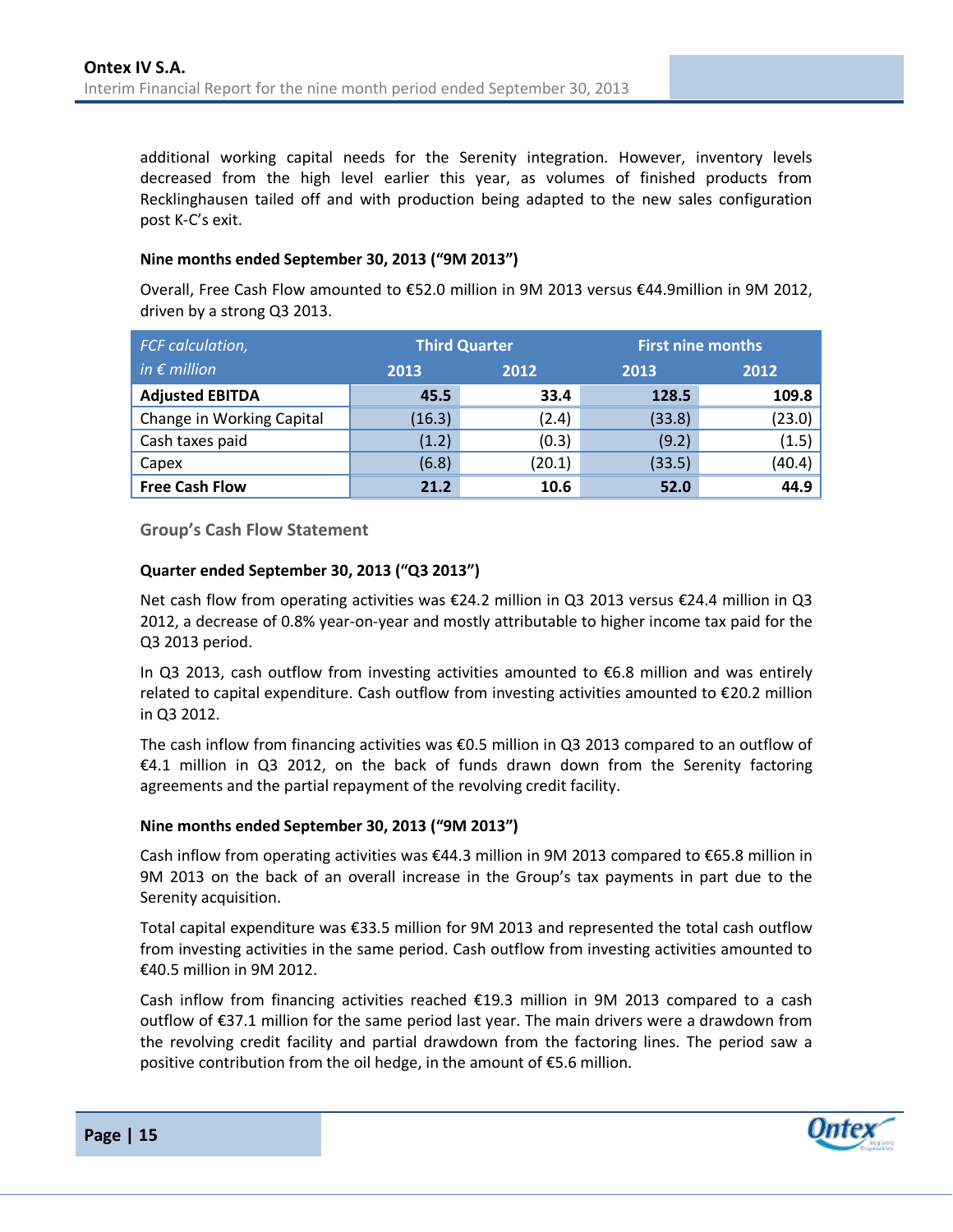# <span id="page-16-0"></span>Material recent developments

As of November 12, 2013 the Group repaid €10.0 million of the Revolving Credit Facility. Subsequent to the repayment, €10.0 million of the Revolving Credit Facility remains outstanding.

## <span id="page-16-1"></span>Material risk factors

There have been no material changes to the risk factors disclosed in the bondholder report for the year ended December 31, 2012.



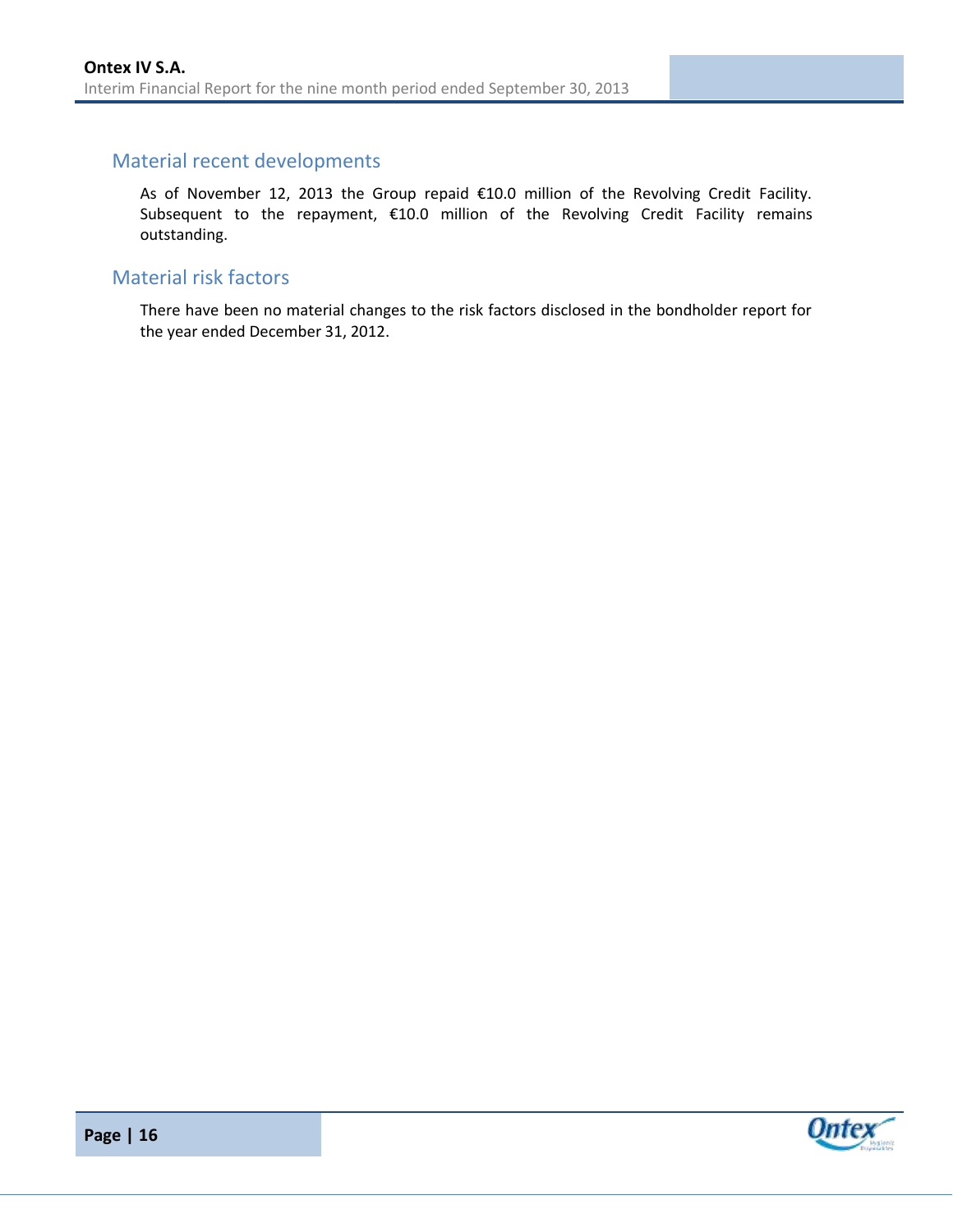# <span id="page-17-0"></span>**Unaudited Condensed Consolidated Interim Income Statement**

|                                |             | <b>Third Quarter</b> |         | <b>First nine months</b> |         |
|--------------------------------|-------------|----------------------|---------|--------------------------|---------|
|                                |             | 2013                 | 2012    | 2013                     | 2012    |
| in $\epsilon$ million          | <b>Note</b> |                      |         |                          |         |
| Revenue                        | 4           | 379.4                | 320.3   | 1,107.7                  | 976.6   |
| Cost of sales                  |             | (277.6)              | (245.6) | (815.7)                  | (741.4) |
| <b>Gross margin</b>            |             | 101.8                | 74.7    | 292.0                    | 235.2   |
|                                |             |                      |         |                          |         |
| Distribution expenses          |             | (35.6)               | (26.4)  | (98.6)                   | (80.5)  |
| Sales and marketing            |             | (19.0)               | (16.1)  | (58.2)                   | (47.7)  |
| expenses                       |             |                      |         |                          |         |
| General administrative         |             | (10.2)               | (7.7)   | (29.0)                   | (22.3)  |
| expenses                       |             |                      |         |                          |         |
| Other operating                |             | 0.7                  | 1.1     | (1.2)                    | 2.2     |
| income/(expense), net          |             |                      |         |                          |         |
| Non-recurring expenses (*)     | 9           | (2.4)                | (5.2)   | (9.8)                    | (9.7)   |
| <b>Operating profit</b>        |             | 35.3                 | 20.4    | 95.2                     | 77.2    |
| Finance income                 |             | 3.9                  | 6.5     | 11.5                     | 15.5    |
| Finance costs                  |             | (23.1)               | (20.3)  | (72.0)                   | (67.2)  |
| <b>Net finance cost</b>        |             | (19.2)               | (13.8)  | (60.5)                   | (51.7)  |
|                                |             |                      |         |                          |         |
| (Loss) / Profit before         |             | 16.1                 | 6.6     | 34.7                     | 25.5    |
| income tax                     |             |                      |         |                          |         |
|                                |             |                      |         |                          |         |
| Income tax expense             |             | (2.6)                | (2.6)   | (9.4)                    | (4.1)   |
| (Loss) / Profit for the period |             | 13.5                 | 4.0     | 25.3                     | 21.4    |
| from continuing operations     |             |                      |         |                          |         |
| (Loss) / Profit for the period |             | 13.5                 | 4.0     | 25.3                     | 21.4    |
| $^{(*)}$                       |             |                      |         |                          |         |

(\*) Non-recurring expenses is a non-IFRS measure defined in note 9.

(\*\*) All attributable to the shareholders of Ontex IV S.A.

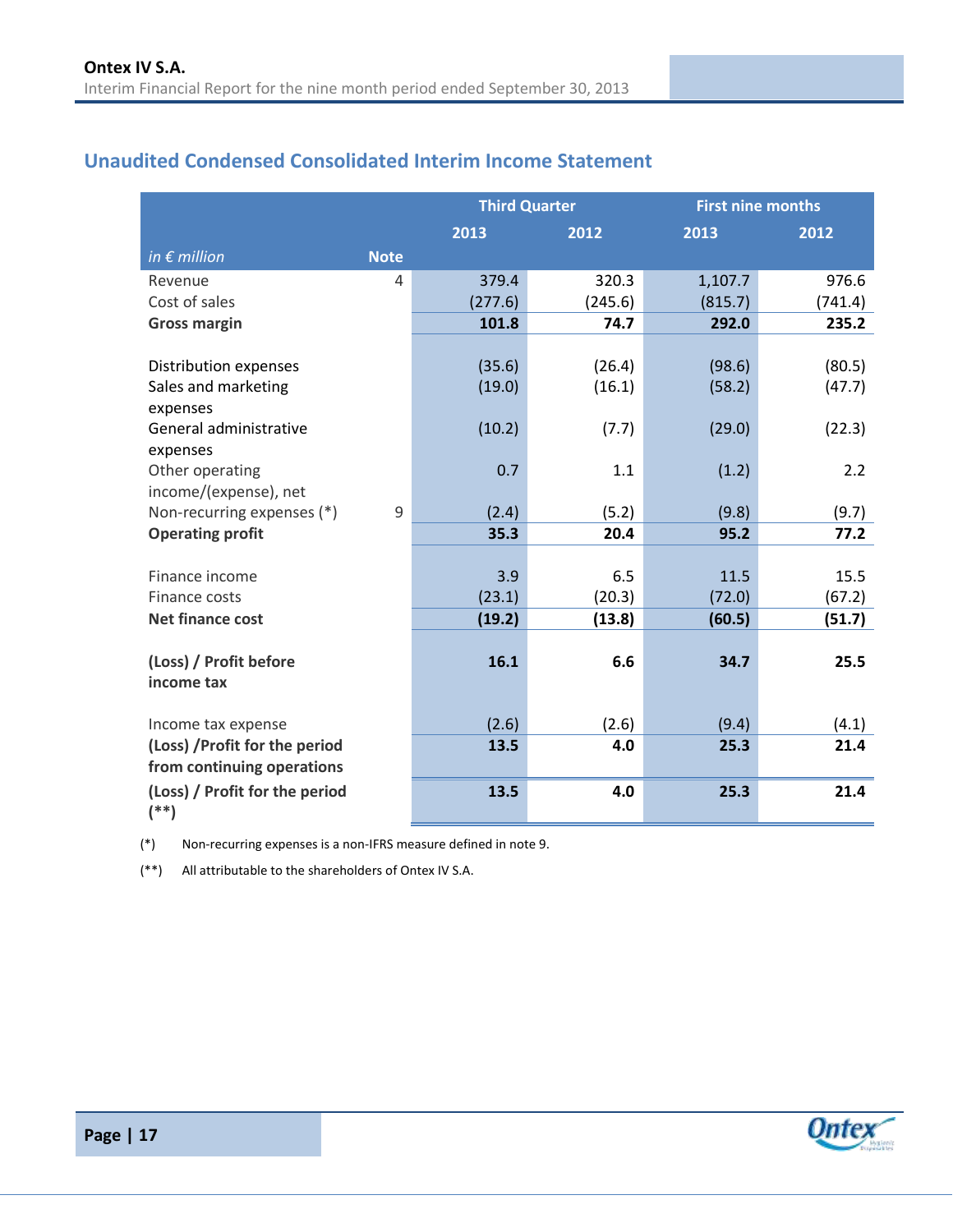# <span id="page-18-0"></span>**Unaudited Condensed Consolidated Interim Income Statement (continued)**

|                                                  |      | <b>Third Quarter</b> | <b>First nine months</b> |       |  |
|--------------------------------------------------|------|----------------------|--------------------------|-------|--|
|                                                  | 2013 | 2012                 | 2013                     | 2012  |  |
| in $\epsilon$ million<br><b>Note</b>             |      |                      |                          |       |  |
| <b>Additional information</b>                    |      |                      |                          |       |  |
| <b>Reconciliation of net income</b>              |      |                      |                          |       |  |
| before interest, tax, depreciation               |      |                      |                          |       |  |
| and amortization (EBITDA)                        |      |                      |                          |       |  |
| <b>Operating Profit</b>                          | 35.3 | 20.4                 | 95.2                     | 77.2  |  |
| Depreciation and amortization (*)                | 8.2  | 7.8                  | 24.6                     | 23.2  |  |
| EBITDA (**)                                      | 43.5 | 28.2                 | 119.8                    | 100.4 |  |
|                                                  |      |                      |                          |       |  |
| <b>Reconciliation of net income</b>              |      |                      |                          |       |  |
| before interest, tax, depreciation               |      |                      |                          |       |  |
| and amortization (EBITDA) to                     |      |                      |                          |       |  |
| adjusted EBITDA                                  |      |                      |                          |       |  |
| EBITDA (**)                                      | 43.5 | 28.2                 | 119.8                    | 100.4 |  |
| Non-recurring expenses excluding<br>amortization | 2.0  | 5.2                  | 8.7                      | 9.4   |  |
| Adjusted EBITDA (***)                            | 45.5 | 33.4                 | 128.5                    | 109.8 |  |

(\*) Depreciation and amortization (D&A) included €7.8 million of recurring D&A and €0.4 million of non-recurring D&A in Q3 2013. D&A included €7.8million of recurring D&A and €0.0 million of non-recurring D&A for Q3 2012.

(\*\*) EBITDA is a non-IFRS measure. EBITDA is defined as earnings before deduction of net finance cost, income taxes, depreciation and amortization.

(\*\*\*) Adjusted EBITDA is a non-IFRS measure. Adjusted EBITDA is defined as earnings before deduction of nonrecurring expenses, net finance cost, income taxes, depreciation and amortization.

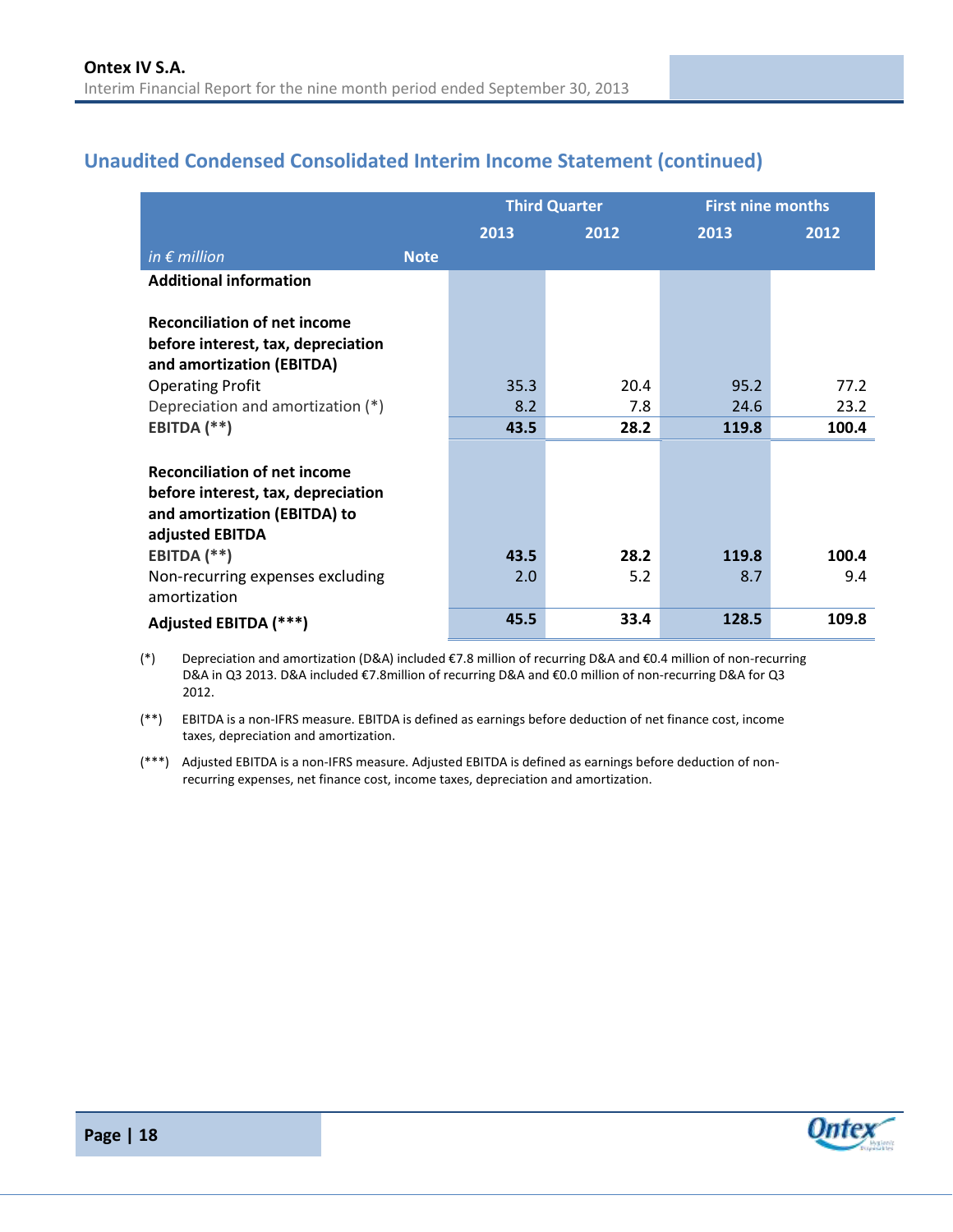# <span id="page-19-0"></span>**Unaudited Condensed Consolidated Interim Statement of Comprehensive Income**

|                                      |       | <b>Third Quarter</b> |       | <b>First nine months</b> |
|--------------------------------------|-------|----------------------|-------|--------------------------|
|                                      | 2013  | 2012                 | 2013  | 2012                     |
| in $\epsilon$ million<br><b>Note</b> |       |                      |       |                          |
| Income / (loss) for the period       | 13.5  | 4.0                  | 25.3  | 21.4                     |
| <b>Other comprehensive</b>           |       |                      |       |                          |
| income/(loss) for the period,        |       |                      |       |                          |
| after tax:                           |       |                      |       |                          |
| Exchange differences on              | (3.9) | (0.2)                | (9.0) | 2.5                      |
| translating foreign operations       |       |                      |       |                          |
| Cash flow hedges                     | (0.1) |                      | (0.1) |                          |
| Other                                |       | 0.2                  | 0.1   | 0.4                      |
| Other comprehensive income           | (4.0) | 0.0                  | (9.0) | 2.9                      |
| /(loss) for the period, net of tax   |       |                      |       |                          |
| <b>Total comprehensive</b>           | 9.5   | 4.0                  | 16.3  | 24.3                     |
| income/(loss) for the period *       |       |                      |       |                          |

(\*) All attributable to the shareholders of Ontex IV S.A.



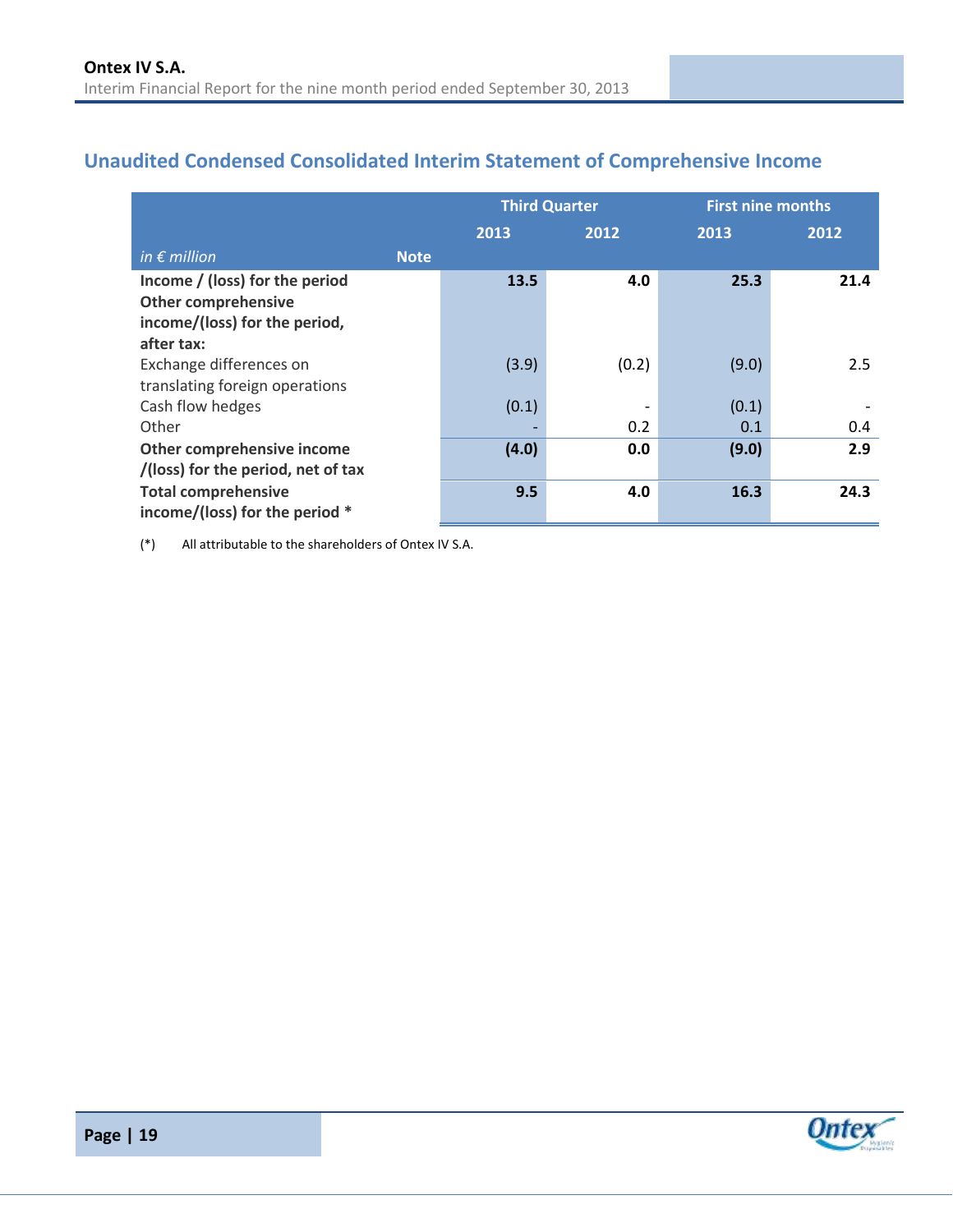# <span id="page-20-0"></span>**Unaudited Condensed Consolidated Statement of Financial Position**

|                                         |             | September 30,<br>2013 | Dec 31, 2012 | September 30,<br>2012 |
|-----------------------------------------|-------------|-----------------------|--------------|-----------------------|
| in $\epsilon$ million                   | <b>Note</b> |                       |              |                       |
| <b>ASSETS</b>                           |             |                       |              |                       |
| <b>Non current Assets</b>               |             |                       |              |                       |
| Goodwill and other intangible<br>assets | 5           | 863.9                 | 845.8        | 845.5                 |
| Property, plant and equipment           | 6           | 287.1                 | 267.4        | 256.6                 |
| Deferred tax assets                     |             | 0.1                   | 0.1          | 0.5                   |
| Non current receivables                 |             | 0.2                   | 0.1          | 0.2                   |
|                                         |             | 1,151.3               | 1,113.4      | 1,102.8               |
| <b>Current Assets</b>                   |             |                       |              |                       |
| Inventories                             |             | 177.6                 | 171.6        | 160.9                 |
| Trade receivables                       |             | 215.7                 | 163.5        | 169.2                 |
| Prepaid expenses and other              |             | 39.7                  | 36.7         | 33.5                  |
| receivables                             |             |                       |              |                       |
| Current income tax                      |             | 5.5                   | 1.9          | 2.4                   |
| Derivative financial assets             |             | 0.5                   | 5.8          | 9.9                   |
| Cash and cash equivalents               | 3           | 69.0                  | 38.9         | 53.7                  |
|                                         |             | 508.0                 | 418.4        | 429.6                 |
| <b>TOTAL ASSETS</b>                     |             | 1,659.3               | 1,531.8      | 1,532.4               |

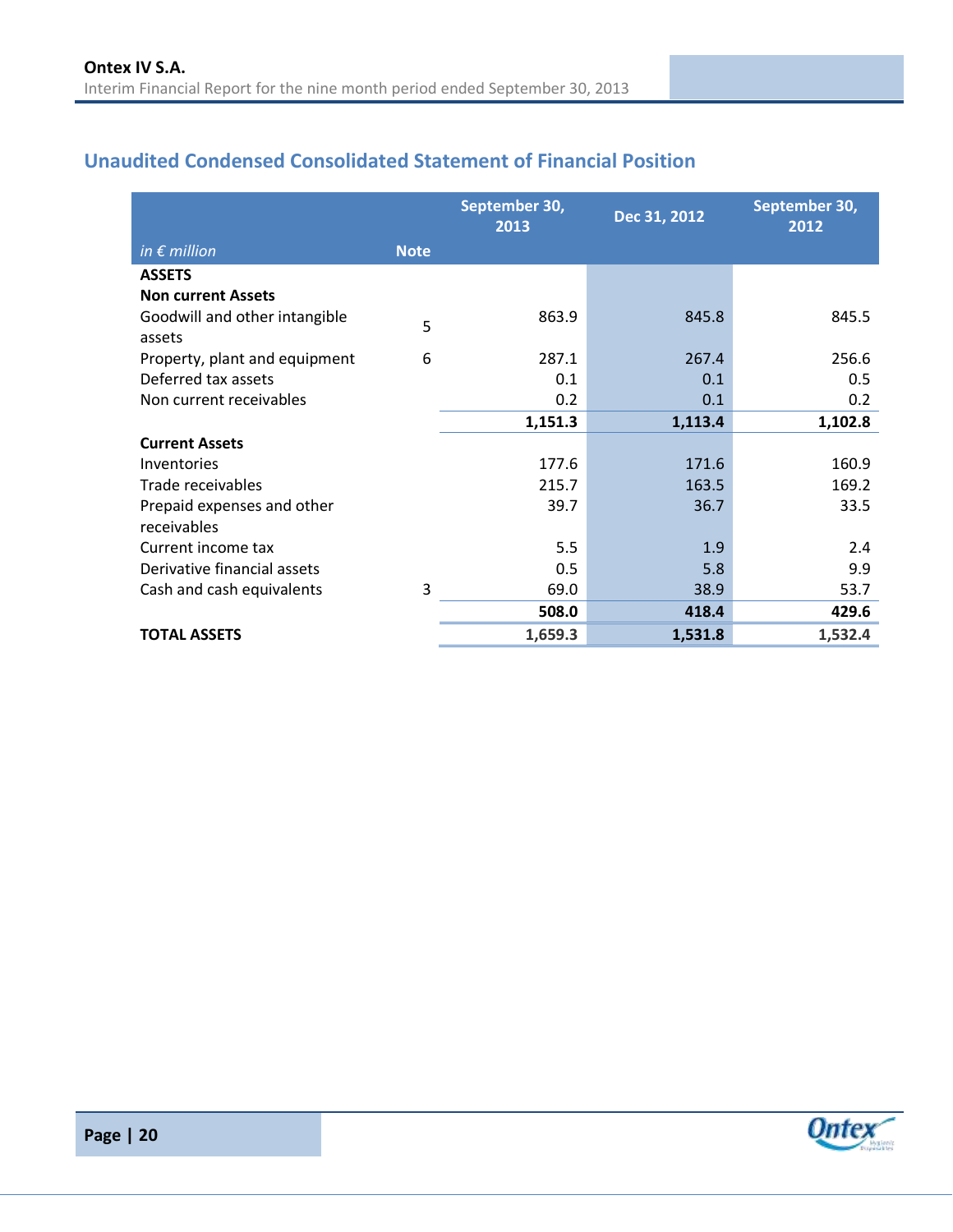# **Unaudited Condensed Consolidated Statement of Financial Position (continued)**

|                                         |             | September 30,<br>2013 | Dec 31, 2012 | September 30,<br>2012 |
|-----------------------------------------|-------------|-----------------------|--------------|-----------------------|
| in $\epsilon$ million                   | <b>Note</b> |                       |              |                       |
| <b>EQUITY AND LIABILITIES</b>           |             |                       |              |                       |
| <b>Equity attributable to owners of</b> |             |                       |              |                       |
| the company                             |             |                       |              |                       |
| Share capital                           |             | 449.4                 | 449.4        | 449.4                 |
| Cumulative translation                  |             | (16.6)                | (7.6)        | (6.5)                 |
| differences                             |             |                       |              |                       |
| <b>Consolidated reserves</b>            |             | (66.1)                | (91.4)       | (59.5)                |
| <b>TOTAL EQUITY</b>                     |             | 366.7                 | 350.4        | 383.4                 |
| <b>Non-current liabilities</b>          |             |                       |              |                       |
| <b>Employee benefit liabilities</b>     |             | 16.0                  | 14.3         | 12.1                  |
| Interest-bearing debts                  | 3           | 894.4                 | 818.7        | 816.0                 |
| Liability Serenity earn out             |             | 10.0                  |              |                       |
| Deferred income tax liabilities         |             | 13.4                  | 13.3         | 14.6                  |
| Provisions                              |             | 0.1                   |              |                       |
| Other payables                          |             | 0.1                   |              |                       |
|                                         |             | 934.0                 | 846.3        | 842.7                 |
|                                         |             |                       |              |                       |
| <b>Current liabilities</b>              |             |                       |              |                       |
| Interest-bearing debts                  | 3           | 47.1                  | 14.0         | 25.4                  |
| Derivative financial liabilities        |             | 0.6                   |              |                       |
| Liability Serenity earn out             |             | 8.0                   |              |                       |
| Trade payables                          |             | 228.3                 | 222.8        | 215.8                 |
| Accrued expenses and other              |             | 19.5                  | 17.4         | 19.0                  |
| payables                                |             |                       |              |                       |
| <b>Social liabilities</b>               |             | 26.2                  | 23.4         | 25.3                  |
| Current income tax liabilities          |             | 20.6                  | 15.2<br>42.3 | 14.5                  |
| Provisions                              |             | 8.3<br>358.6          | 335.1        | 6.3<br>306.3          |
| <b>TOTAL LIABILITIES</b>                |             | 1,292.6               | 1,181.4      | 1,149.0               |
|                                         |             |                       |              |                       |
| <b>TOTAL EQUITY AND LIABILITIES</b>     |             | 1,659.3               | 1,531.8      | 1,532.4               |

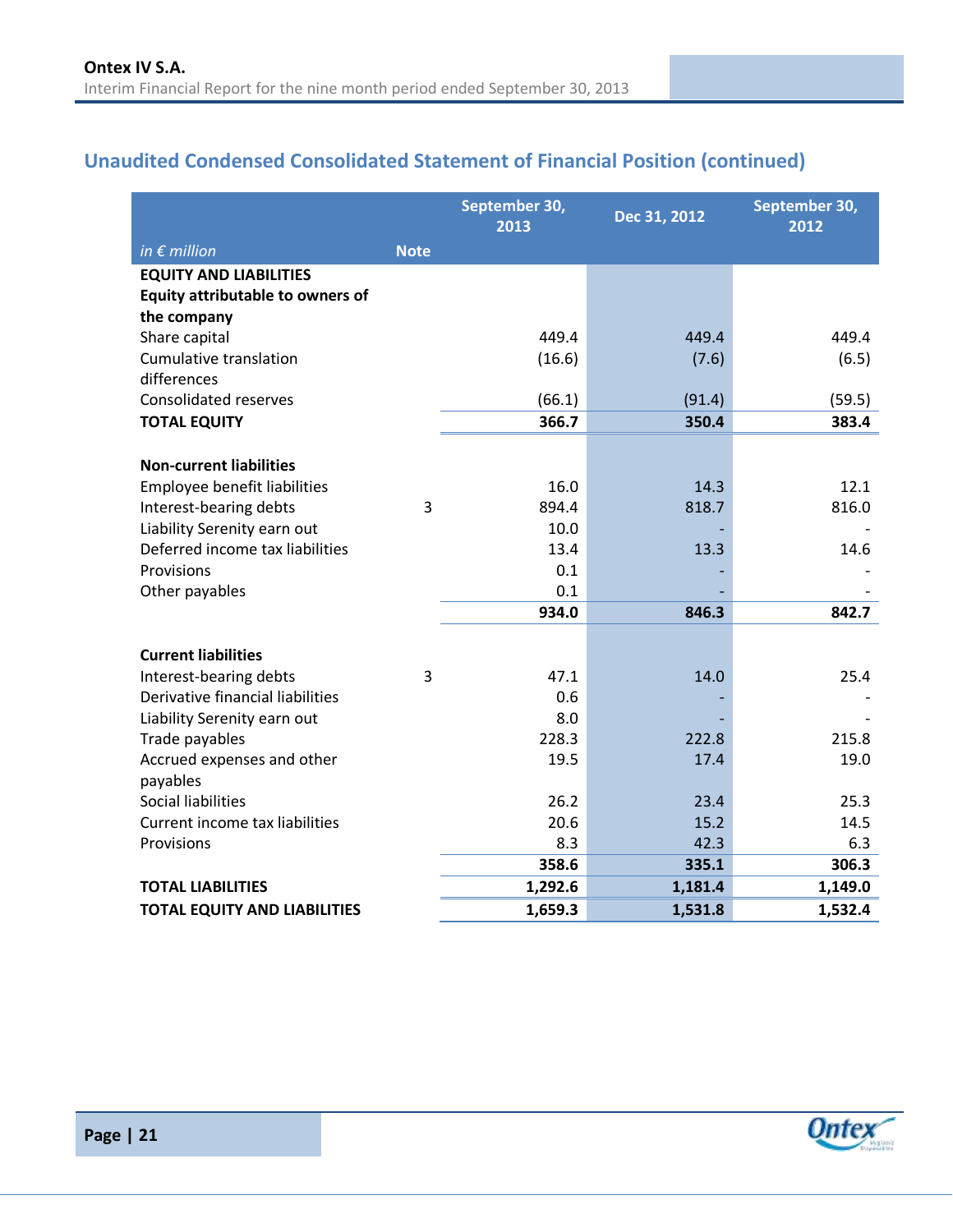# <span id="page-22-0"></span>**Unaudited Condensed Consolidated Interim Statement of Cash Flow**

|                                                           |             | <b>Third Quarter</b> |                          | <b>First nine months</b> |               |
|-----------------------------------------------------------|-------------|----------------------|--------------------------|--------------------------|---------------|
|                                                           |             | 2013                 | 2012                     | 2013                     | 2012          |
| in $\epsilon$ million                                     | <b>Note</b> |                      |                          |                          |               |
| <b>CASH FLOWS FROM</b>                                    |             |                      |                          |                          |               |
| <b>OPERATING ACTIVITIES</b>                               |             |                      |                          |                          |               |
| Net cash from operating                                   |             | 25.4                 | 24.7                     | 53.5                     | 67.3          |
| activities                                                |             |                      |                          |                          |               |
| Income tax paid<br><b>NET CASH GENERATED FROM</b>         |             | (1.2)<br>24.2        | (0.3)<br>24.4            | (9.2)<br>44.3            | (1.5)<br>65.8 |
| <b>OPERATING ACTIVITIES</b>                               |             |                      |                          |                          |               |
|                                                           |             |                      |                          |                          |               |
| <b>CASH FLOWS FROM INVESTING</b>                          |             |                      |                          |                          |               |
| <b>ACTIVITIES</b>                                         |             |                      |                          |                          |               |
| Capital Expenditure                                       |             | (6.8)                | (20.2)                   | (33.5)                   | (40.5)        |
| <b>NET CASH USED IN INVESTING</b>                         |             | (6.8)                | (20.2)                   | (33.5)                   | (40.5)        |
| <b>ACTIVITIES</b>                                         |             |                      |                          |                          |               |
| <b>CASH FLOWS FROM FINANCING</b>                          |             |                      |                          |                          |               |
| <b>ACTIVITIES</b>                                         |             |                      |                          |                          |               |
| Proceeds from acquisition (net                            |             |                      |                          | 2.1                      |               |
| cash)<br>Proceeds from borrowings                         |             |                      | $\overline{\phantom{a}}$ | 77.4                     |               |
| Other proceeds from financing                             |             | 4.4                  |                          | 55.4                     |               |
| Repayment of borrowings                                   |             | (0.7)                | (1.1)                    | (1.9)                    | (7.0)         |
| Acquisition price paid                                    |             |                      |                          | (73.2)                   |               |
| Interest paid                                             |             | (4.2)                | (3.7)                    | (34.6)                   | (35.1)        |
| Interest received                                         |             | 0.1                  | 0.1                      | 0.4                      | 0.2           |
| Cost of refinancing & Other                               |             | (1.2)                | (2.5)                    | (8.8)                    | (3.9)         |
| costs of financing                                        |             |                      |                          |                          |               |
| Realised foreign exchange                                 |             | 0.2                  | 0.7                      | (3.2)                    | 0.9           |
| (losses)/gains on financing<br>activities                 |             |                      |                          |                          |               |
| Derivative financial asset                                |             | 1.9                  | 2.4                      | 5.6                      | 7.8           |
| <b>NET CASH GENERATED FROM</b>                            |             | 0.5                  | (4.1)                    | 19.3                     | (37.1)        |
| <b>FINANCING ACTIVITIES</b>                               |             |                      |                          |                          |               |
| <b>MOVEMENT IN PERIOD</b>                                 |             | 17.9                 | 0.1                      | 30.1                     | (11.8)        |
|                                                           |             |                      |                          |                          |               |
| <b>CASH, CASH EQUIVALENTS AT</b>                          |             | 51.1                 | 53.6                     | 38.9                     | 65.5          |
| THE BEGINNING OF THE<br><b>PERIOD</b>                     |             |                      |                          |                          |               |
|                                                           |             |                      |                          |                          |               |
| <b>CASH, CASH EQUIVALENTS AT</b><br>THE END OF THE PERIOD |             | 69.0                 | 53.7                     | 69.0                     | 53.7          |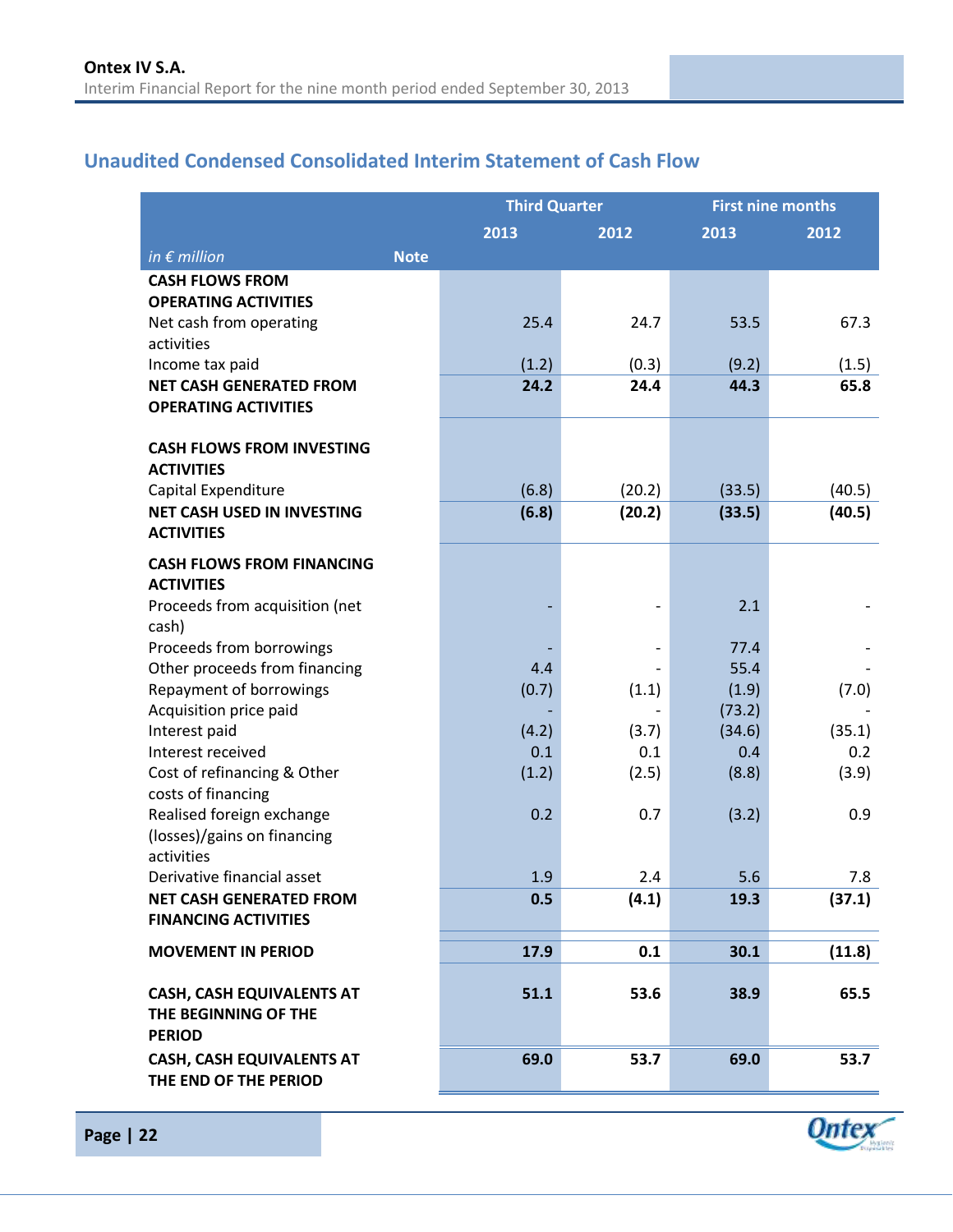# <span id="page-23-0"></span>**Unaudited Condensed Consolidated Statement of Changes in Equity**

|                                                           |             | <b>Attributable to equity holders of the Company</b> |                                                     |                                                   |                               |  |
|-----------------------------------------------------------|-------------|------------------------------------------------------|-----------------------------------------------------|---------------------------------------------------|-------------------------------|--|
| in $\epsilon$ million                                     | <b>Note</b> | <b>Share</b><br>capital                              | <b>Cumulative</b><br>translation<br><b>reserves</b> | <b>Retained</b><br>earnings and<br>other reserves | <b>Total</b><br><b>Equity</b> |  |
| <b>Balance at December 31, 2012</b>                       |             | 449.4                                                | (7.6)                                               | (91.4)                                            | 350.4                         |  |
| <b>Comprehensive income:</b>                              |             |                                                      |                                                     |                                                   |                               |  |
| Profit for the year                                       |             |                                                      |                                                     | 25.3                                              | 25.3                          |  |
| Other comprehensive income:                               |             |                                                      |                                                     |                                                   |                               |  |
| Exchange differences on translating<br>foreign operations |             |                                                      | (9.0)                                               |                                                   | (9.0)                         |  |
| Cash flow hedges                                          |             |                                                      |                                                     | (0.1)                                             | (0.1)                         |  |
| Other movements                                           |             |                                                      |                                                     | 0.1                                               | 0.1                           |  |
| <b>Total other comprehensive income</b>                   |             |                                                      | (9.0)                                               |                                                   | (9.0)                         |  |
| <b>Balance at September 30, 2013</b>                      |             | 449.4                                                | (16.6)                                              | (66.1)                                            | 366.7                         |  |

|                                                           |             | <b>Attributable to equity holders of the Company</b> |                                                     |                                                   |                               |  |
|-----------------------------------------------------------|-------------|------------------------------------------------------|-----------------------------------------------------|---------------------------------------------------|-------------------------------|--|
| in $\epsilon$ million                                     | <b>Note</b> | <b>Share</b><br>capital                              | <b>Cumulative</b><br>translation<br><b>reserves</b> | <b>Retained</b><br>earnings and<br>other reserves | <b>Total</b><br><b>Equity</b> |  |
| <b>Balance at December 31, 2011</b>                       |             | 449.4                                                | (9.0)                                               | (81.3)                                            | 359.1                         |  |
| <b>Comprehensive income:</b>                              |             |                                                      |                                                     |                                                   |                               |  |
| Profit for the year                                       |             |                                                      |                                                     | 21.4                                              | 21.4                          |  |
| Other comprehensive income:                               |             |                                                      |                                                     |                                                   |                               |  |
| Exchange differences on translating<br>foreign operations |             |                                                      | 2.5                                                 |                                                   | 2.5                           |  |
| Other movements                                           |             |                                                      |                                                     | 0.4                                               | 0.4                           |  |
| <b>Total other comprehensive income</b>                   |             |                                                      | 2.5                                                 | 0.4                                               | 2.9                           |  |
| <b>Balance at September 30, 2012</b>                      |             | 449.4                                                | (6.5)                                               | (59.5)                                            | 383.4                         |  |

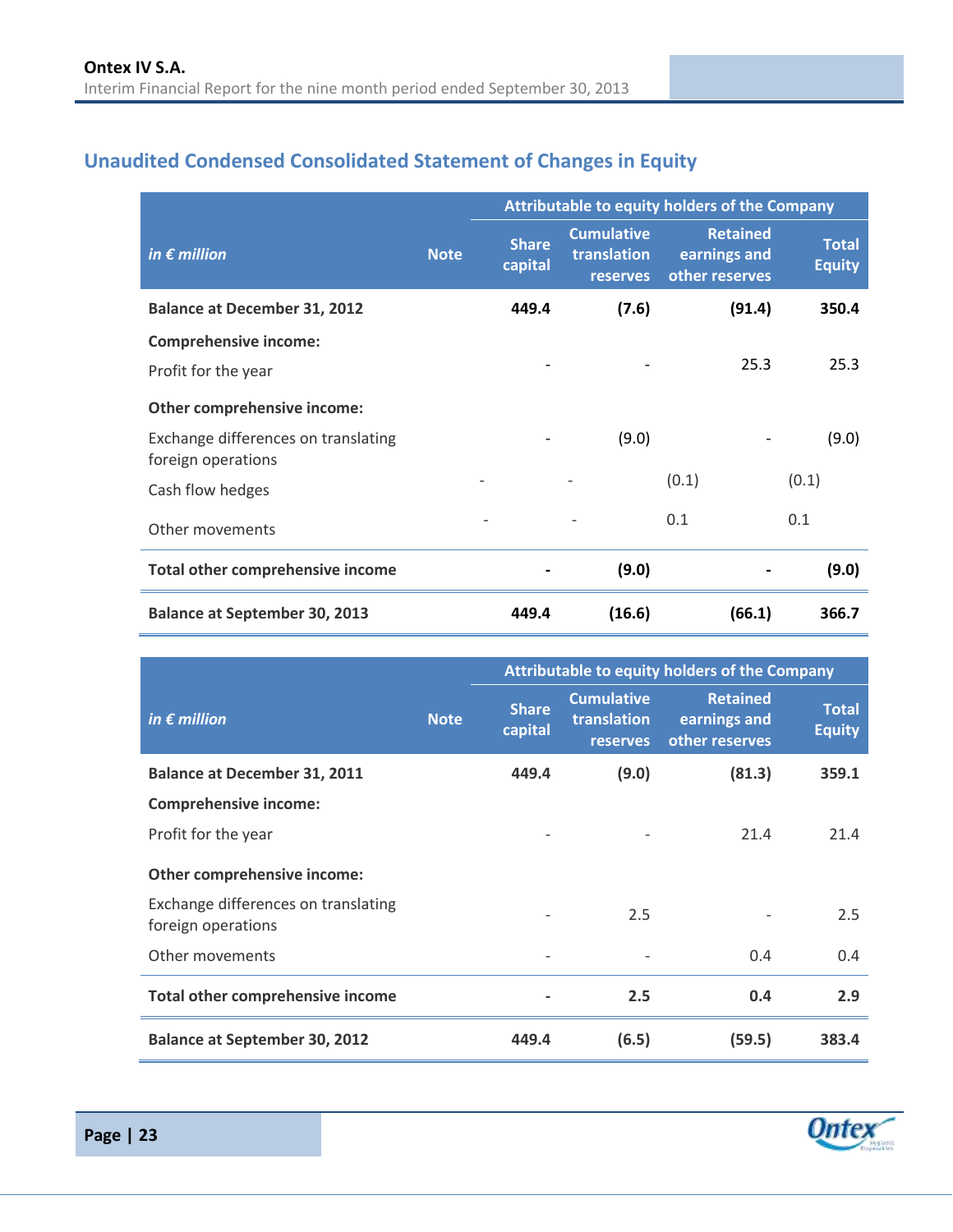# <span id="page-24-0"></span>**Notes to the Unaudited Condensed Consolidated Interim Financial Statements**

# <span id="page-24-1"></span>Note 1 Summary of significant accounting policies

#### **1.1 Constitution of the Group**

These unaudited condensed consolidated interim financial statements present information for Ontex IV S.A. (the "Company") and its subsidiaries (together the "Group" or "Ontex IV Group") for the period from January 1, 2013 to September 30, 2013. The directors have chosen to prepare these financial statements for the purpose of reporting in connection with the secured and unsecured notes (the "Notes").

In July 2010, entities established by funds managed by Goldman Sachs Capital Partners and TPG agreed to acquire Ontex. The acquisition closed during November 2010. Since then, these funds beneficially own and control (through wholly-owned intermediary holding companies), along with certain members of the senior management, the entire share capital. The current ownership structure is set out below:

Goldman Sachs Capital Partners and TPG Capital own each 50% of the shares of Ontex I S.à r.l.

Ontex I S.à r.l. owns 93.4710% of the shares of Ontex II S.à r.l.

The remaining 6.5290% of the shares are held by certain members of the Senior Management.

Ontex II S.à r.l. owns all of the shares of Ontex II-A S.à r.l.

Ontex II-A S.à r.l. owns all of the shares of Ontex III S.A.

Ontex III S.A. owns all of the shares of Ontex IV S.A.

The transaction was accounted for under the purchase method of accounting. In connection with the acquisition a refinancing of the existing debt took place.

The unaudited interim financial statements are not the statutory financial statements of the Ontex IV Group and should be read in conjunction with the annual financial statements of the Ontex IV Group as at December 31, 2012 and with the interim financial reporting of the Ontex IV Group for the first and second quarter of 2013.

Ontex IV S.A. is a public limited company incorporated and domiciled in Luxembourg. The corporate seat and principal executive office is at 2 rue du Fossé, L-1536 Luxembourg.

#### **1.2 General information**

The accounting policies used to prepare the condensed consolidated interim financial statements for the period from January 1, 2013 to September 30, 2013 are consistent with those applied in the audited consolidated financial statement for the year ended December 31, 2012 of the Ontex IV Group.

The policies have been consistently applied to all the periods presented.

A summary of the most important accounting policies can be found in the audited consolidated financial statements for the year ended December 31, 2012 of the Ontex IV Group.

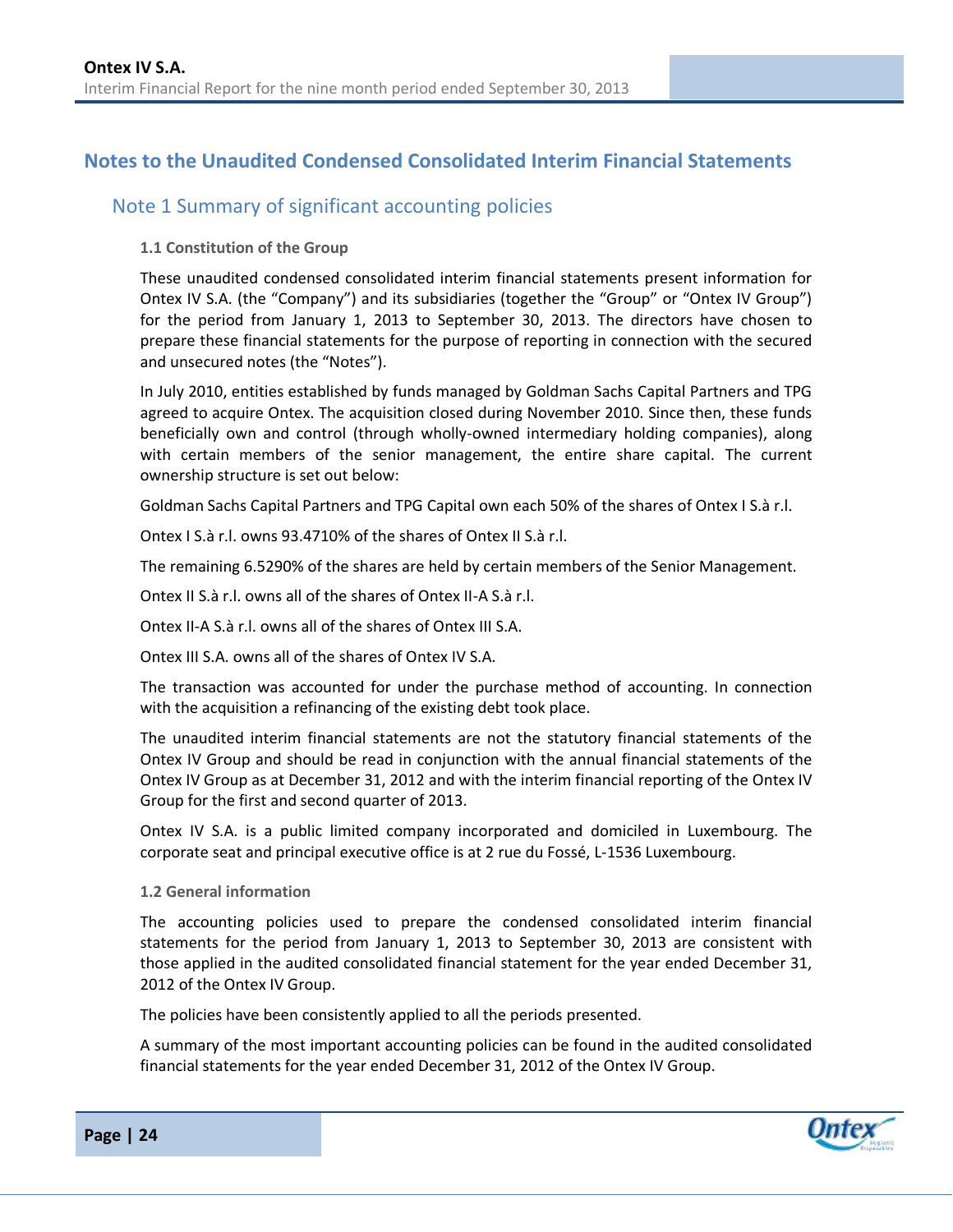The significant IFRS Group accounting policies that are applied in the preparation of these Group IFRS consolidated financial statements are set out below.

#### **1.3 Basis of preparation**

The condensed consolidated interim financial statements of the Group for the quarter ended September 30, 2013 have been drawn up in compliance with IFRS ("International Financial Reporting Standards") as adopted by the European Union. These include all IFRS standards and IFRIC interpretations issued and effective as at December 31, 2012. These standards and interpretations as adopted by the European Union correspond to the standards and interpretations issued by the IASB which are mandatory as at January 1, 2013.

These condensed consolidated unaudited interim financial statements present information the Ontex IV Group. The directors have chosen to prepare these financial statements for the purpose of reporting in connection with the secured and unsecured Notes (the "Notes").

These condensed consolidated unaudited interim financial statements have been prepared in accordance with IAS 34, 'Interim Financial Reporting', as adopted by the European Union. The condensed consolidated interim financial statements should be read in conjunction with the audited consolidated financial statements for the year ended December 31, 2012 of the Ontex IV Group and with the interim financial reporting of the Ontex IV Group for the three month period ended March 31, 2013, six month period ended June 30, 2013 as well as the nine month period ended September 30, 2012.

The condensed consolidated interim financial statements were authorized for issue by the Board of Directors as of November 13, 2013. The amounts in these documents are presented in millions of Euros unless noted otherwise.

#### **1.4 Measurement in the consolidated interim financial statements**

Revenues and costs that are incurred unevenly during the financial year are anticipated or deferred in the interim report only if it would be also appropriate to anticipate or defer such costs at the end of the financial year.

#### **1.5 Materiality**

The preparation of financial statements in accordance with IAS 34 requires the use of certain critical accounting estimates. It also requires management to exercise judgment in the process of applying the Group's accounting policies. The areas involving a higher degree of judgment or complexity, or areas where assumptions and estimates are significant to the consolidated interim financial statements are disclosed below.

## <span id="page-25-0"></span>Note 2 Critical accounting estimates and judgments

To value the assets and liabilities that appear in the consolidated balance sheet, the Group necessarily has to make certain estimates and exercise its judgment in certain areas. For example, various estimates and assumptions are used to draw up budgets and long-term plans that can be used as a basis for certain valuations. These estimates and assumptions are determined on the basis of best available information on the consolidated balance sheet date. However, by definition, the estimates rarely correspond to actual realizations, with as a

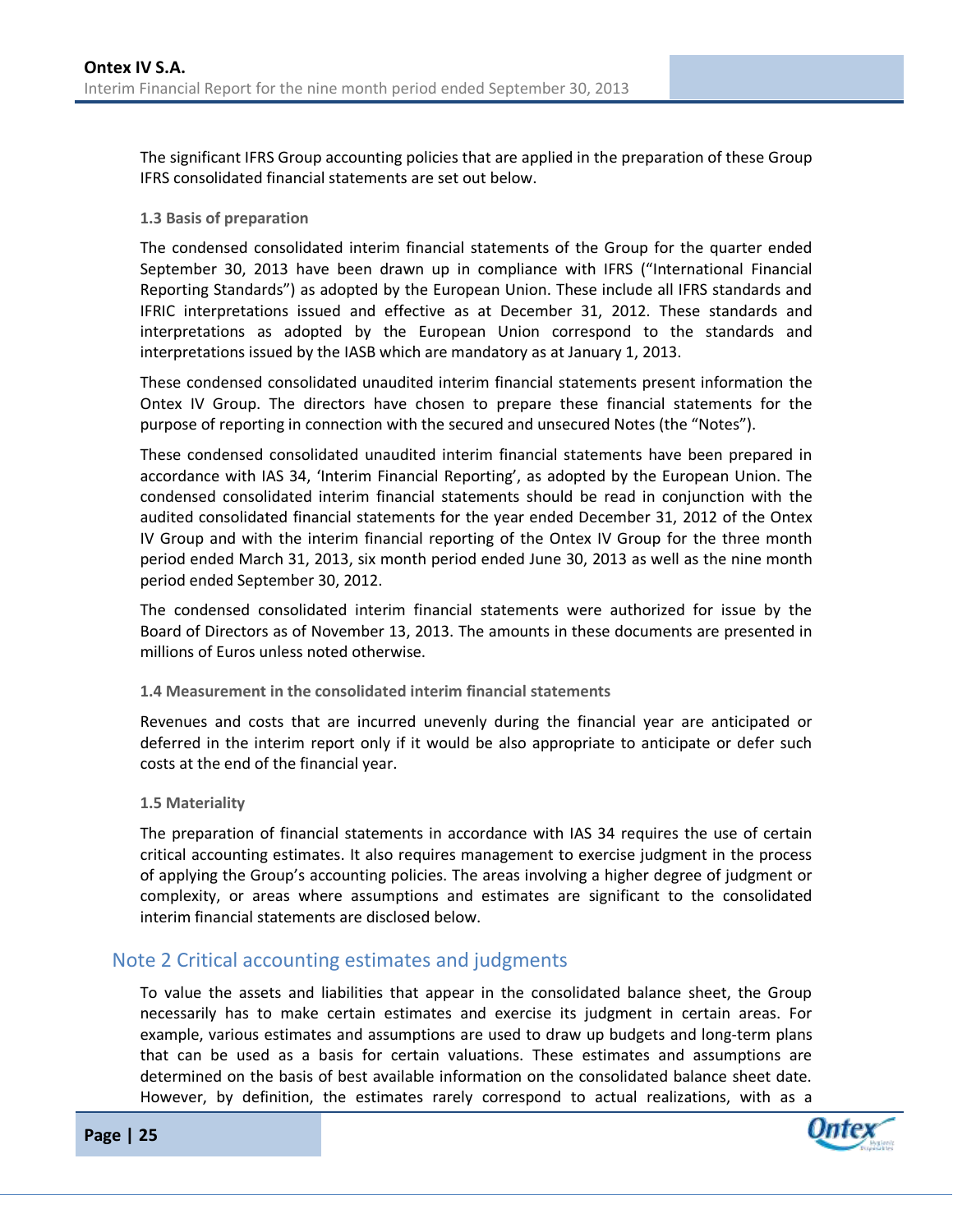consequence that the resulting accounting valuations are inevitably subject to a certain degree of subjectivity.

The estimates and assumptions that might significantly impact the valuation of the assets and liabilities are commented upon below.

#### **2.1 Employee benefits**

The carrying amount of the Group's employee benefit obligations is determined on an actuarial basis using certain assumptions. The pension cost for an interim period is calculated on a yearto-date basis by using the actuarially determined pension cost rate as at the end of the previous year, as adjusted for significant market fluctuations since the previous year end and for significant curtailments, settlements, or other significant one-off events. One particularly sensitive assumption used for determining the net cost of the benefits granted is the discount rate. Any change to this assumption will affect the carrying amount of those obligations.

The discount rate depends on the duration of the benefit, i.e. the average duration of the engagements, weighted with the present value of the costs linked to those engagements. According to IAS 19, the discount rate has to correspond to the rate of high-quality corporate bonds of similar term to the benefits valued and in the same currency.

Would the discount rate used be higher or lower by 1%, the impact on the financial statements would not be material.

#### **2.2 Impairment of assets**

No indicator of additional potential impairment was identified as of September 30, 2013.

#### **2.3 Income taxes**

Taxation is determined annually and, accordingly, the tax charge for the interim period involves making an estimate of the likely effective tax rate for the year. The calculation of the effective tax rate is based on an estimate of the tax charge or credit for the year expressed as a percentage of the expected accounting profit or loss. This percentage is then applied to the interim result.

#### **2.4 Management remuneration**

The recognition of the remuneration and bonuses in the income statement during the interim period is determined in accordance with the provisions contained in IAS 19, "Employee benefits". That is, where an employee has rendered services to the entity during the interim period, the Group recognizes the employee benefits expected to be paid to the employee for that service.

#### **2.5 Operating segments**

The Group's activities are in one segment. There are no other significant classes of business, either singularly or in aggregate. The Board of Directors review the operating results (defined as EBITDA) and operating plans, and make resource allocation decisions on a company-wide basis; therefore the Group operates as one segment.

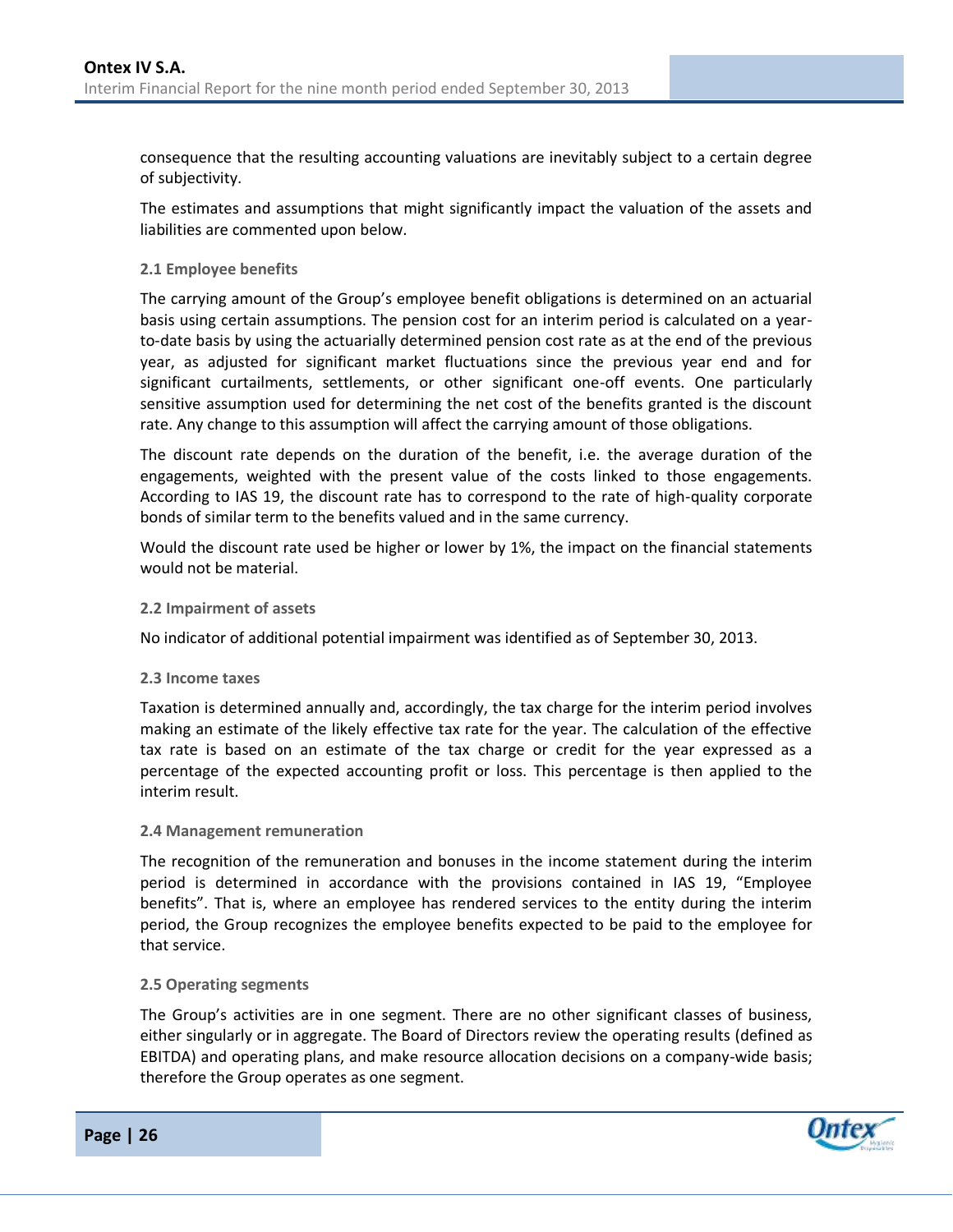# <span id="page-27-0"></span>Note 3 Financial risk factors

#### **3.1 Financial risk factor**

The Group's activities expose it to a variety of financial risks: market risk (including currency risk, fair value interest rate risk, cash flow interest rate risk and price risk), credit risk and liquidity risk. The unaudited interim condensed consolidated financial statements do not include all financial risk management information and disclosures required in the annual financial statements, and should be read in conjunction with the audited consolidated financial statements for the year ended December 31, 2012 of the Ontex IV Group.

There have been no changes in the risk management department since year end or in any risk management policies.

#### **3.2 Currency risk**

The Group has entered into foreign exchange forward contracts on September 13, 2013 maturing December 31, 2013 in order to limit volatility in the business resulting from exposures to sales in British Pound, Polish Zloty, Turkish Lira, Australian Dollar and Ruble as well as purchases of raw materials and (traded) good in USD to occur in Q4 2013. Based on the hedge strategy, the foreign exchange forward contracts hedge the following portions of the forecasted exposures until December 31, 2013: for British Pound £27.0 million, for Polish Zloty PLN60.0 million, for Turkish Lira TL20.0 million, for Australian Dollar AUD 8.0 million, for Ruble RUB 160.0 million and for purchases in US Dollar USD 30.0 million.

At inception of the foreign exchange contracts, those were designated as cash flow hedges. At the moment the forecasted transactions materialise, the foreign exchange forward contracts become fair value hedges

The terms of the foreign currency forward contracts have been negotiated to match the terms of the forecasted transactions. The Group applies hedge accounting to the foreign currency forward contracts.

As of September 30, 2013 an unrealized gain of €0.1 million (Turkish Lira, Australian Dollar ) and an unrealized loss of €0.2 million (British Pound, USD) has been recognized in other comprehensive income.

As of September 30, 2013 the fair value of the derivative financial asset for the foreign exchange contracts amounted to €0.2 million and of the derivative financial liability amounted to €0.6 million.

#### **3.3 Price risk (commodity)**

The Group has entered into an Oil Brent Call Option for a measured quantity of oil barrels for the period through to September 2013 in the second half of 2010. The option reached its maturity on September 15, 2013 and has not been replaced.

#### **3.4 Financial risk factors**

The Group's objectives when managing capital are to safeguard the Group's ability to continue as a going concern in order to provide benefits for shareholders.

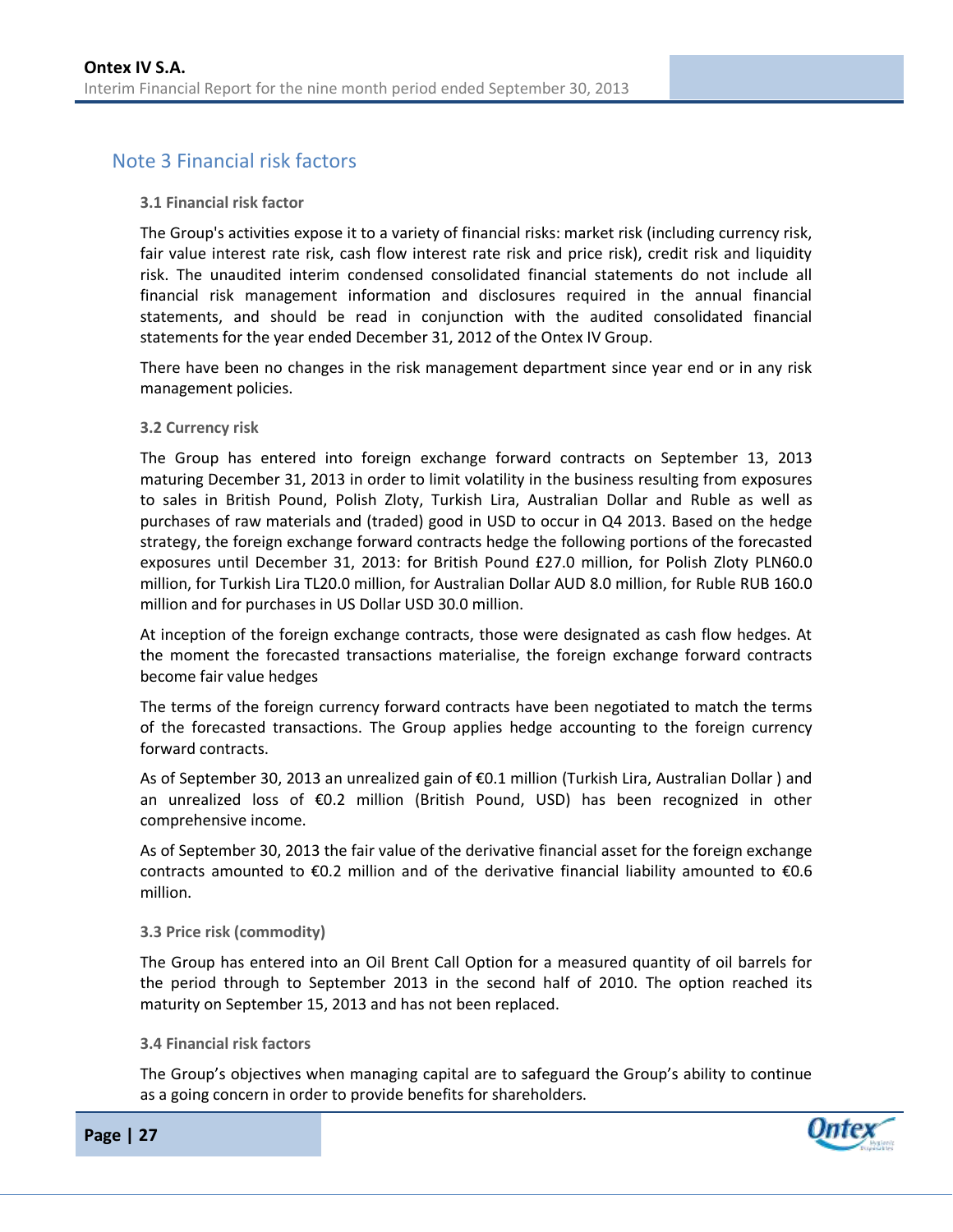The Group monitors capital on the basis of the net debt position. The Group's net debt position is calculated by adding all short and long-term interest bearing debts and by deducting the available short-term liquidity.

The net debt positions of the Group for the periods ended September 30, 2013, September 30, 2012 and December 31, 2012 are as follows:

| in $\epsilon$ million            | <b>September</b><br>30, 2013 | <b>December 31, 2012</b> | September 30,<br>2012 |
|----------------------------------|------------------------------|--------------------------|-----------------------|
| Long-term interest bearing debt  | 894.4                        | 818.7                    | 816.0                 |
| Short-term interest bearing debt | 47.1                         | 14.0                     | 25.4                  |
| Available short-term liquidity   | (69.0)                       | (38.9)                   | (53.7)                |
| <b>Total net debt position</b>   | 872.5                        | 793.8                    | 787.7                 |

**3.4 Interest rate and credit risk**

As of March 30, 2011, the Company has issued high yield bonds replacing a €600.0 million Senior Loan and a €160.0 million Vendor Loan Notes.

The high yield bonds consist of €235.0 million 9.000% Senior Notes due 2019, €320.0 million 7.500% Senior Secured Notes due 2018 and €280.0 million Senior Secured Floating Rate Notes due 2018.

On February 14, 2013, Ontex closed the offering of €75 million 7.5% Senior Secured Notes due 2018 for an issue price of 103.25% plus an amount equal to the accrued interest on the Notes from October 15, 2012. The gross proceeds of this successful offering, together with cash on hand, were used to (i) purchase the issued and outstanding capital stock of Serenity and (ii) pay certain fees and expenses associated with the acquisition of Serenity and the offering of the Notes.

The Senior secured Notes are accounted for at amortized cost.

As of September 30, 2013, €55.0 million of the Revolving Credit Facility is undrawn. €30.0 million of the RCF was drawn in April 2013, pending closing of the Serenity factoring agreements and €10.0 million have been repaid in August 2013.

## <span id="page-28-0"></span>Note 4 Segment reporting

According to IFRS 8, reportable operating segments are identified based on the "management approach". This approach stipulates external segment reporting based on the Group's internal organizational and management structure and on internal financial reporting to the chief operating decision maker. The Group's activities are in one segment, "Hygienic Disposable Products". There are no other significant classes of business, either singularly or in aggregate. The chief operating decision makers, the Board of Directors, review the operating results and operating plans, and make resource allocation decisions on a company-wide basis. Therefore the Group operates as one segment. Enterprise-wide disclosures about product sales, geographic areas and revenues from major customers are presented below: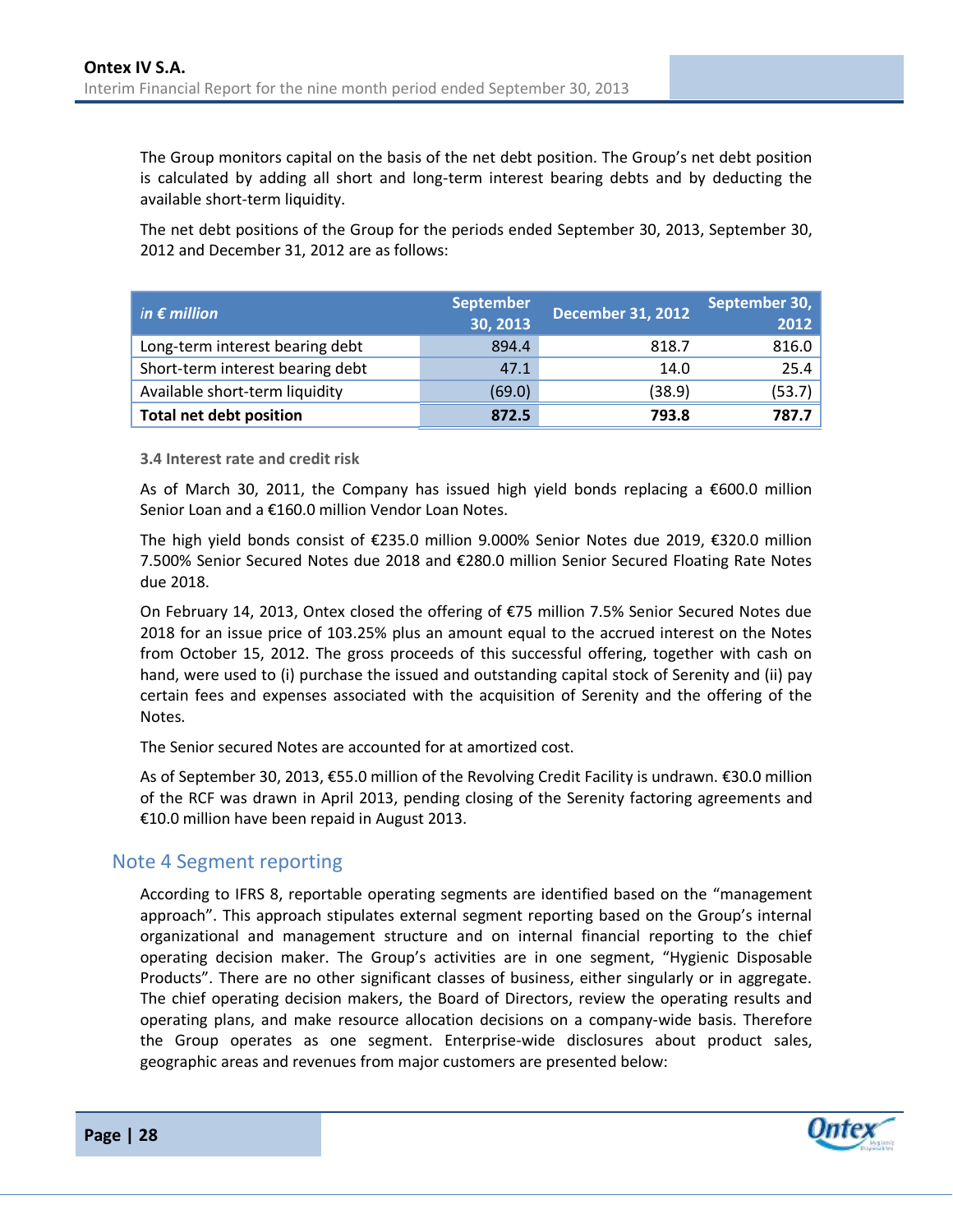#### **4.1 Information by division**

| By division,             |       | <b>Third Quarter</b> |         | <b>First nine months</b> |
|--------------------------|-------|----------------------|---------|--------------------------|
| $in \in$ million         | 2013  | 2012                 | 2013    | 2012                     |
| Retail                   | 236.7 | 214.7                | 696.9   | 655.4                    |
| Healthcare               | 103.4 | 67.3                 | 273.0   | 200.1                    |
| <b>MEA Region</b>        | 39.3  | 38.3                 | 137.8   | 121.1                    |
| <b>Ontex Group Sales</b> | 379.4 | 320.3                | 1,107.7 | 976.6                    |

#### **4.2 Information by product group**

| By product group,        | Third Quarter |       | <b>First nine months</b> |       |  |
|--------------------------|---------------|-------|--------------------------|-------|--|
| $in \in$ million         | 2013          | 2012  |                          | 2012  |  |
| Babycare                 | 192.9         | 175.8 | 588.6                    | 540.9 |  |
| Femcare                  | 52.1          | 46.7  | 148.3                    | 141.4 |  |
| Adult Incontinence       | 129.2         | 93.3  | 356.0                    | 281.4 |  |
| Other (Traded goods)     | 5.2           | 4.5   | 14.8                     | 12.9  |  |
| <b>Ontex Group Sales</b> | 379.4         | 320.3 | 1,107.7                  | 976.6 |  |

#### **4.3 Information by geographic area**

The organizational structure of the Group and its system of internal information indicates that the main source of geographical risks results from the location of its customers (destination of its sales) and not the physical location of its assets (origin of its sales). The location of the Group's customers is accordingly the geographical segmentation criterion and is defined as below:

| By geographic area,      |              | Third Quarter | <b>First nine months</b> |       |  |
|--------------------------|--------------|---------------|--------------------------|-------|--|
| in $\epsilon$ million    | 2013<br>2012 |               | 2013                     | 2012  |  |
| Western Europe           | 266.7        | 215.6         | 751.1                    | 661.6 |  |
| Eastern Europe           | 49.1         | 45.3          | 146.2                    | 132.4 |  |
| Rest of the World        | 63.6         | 59.4          | 210.4                    | 182.6 |  |
| <b>Ontex Group Sales</b> | 379.4        | 320.3         | 1,107.7                  | 976.6 |  |

**4.4 Revenues from major customers**

The Group does not have a single significant customer. In 9M 2013, the single largest customer represented 6.5% of the Group's revenues. The 10 largest customers represented 38.5% of total sales for 9M 2013 revenues.

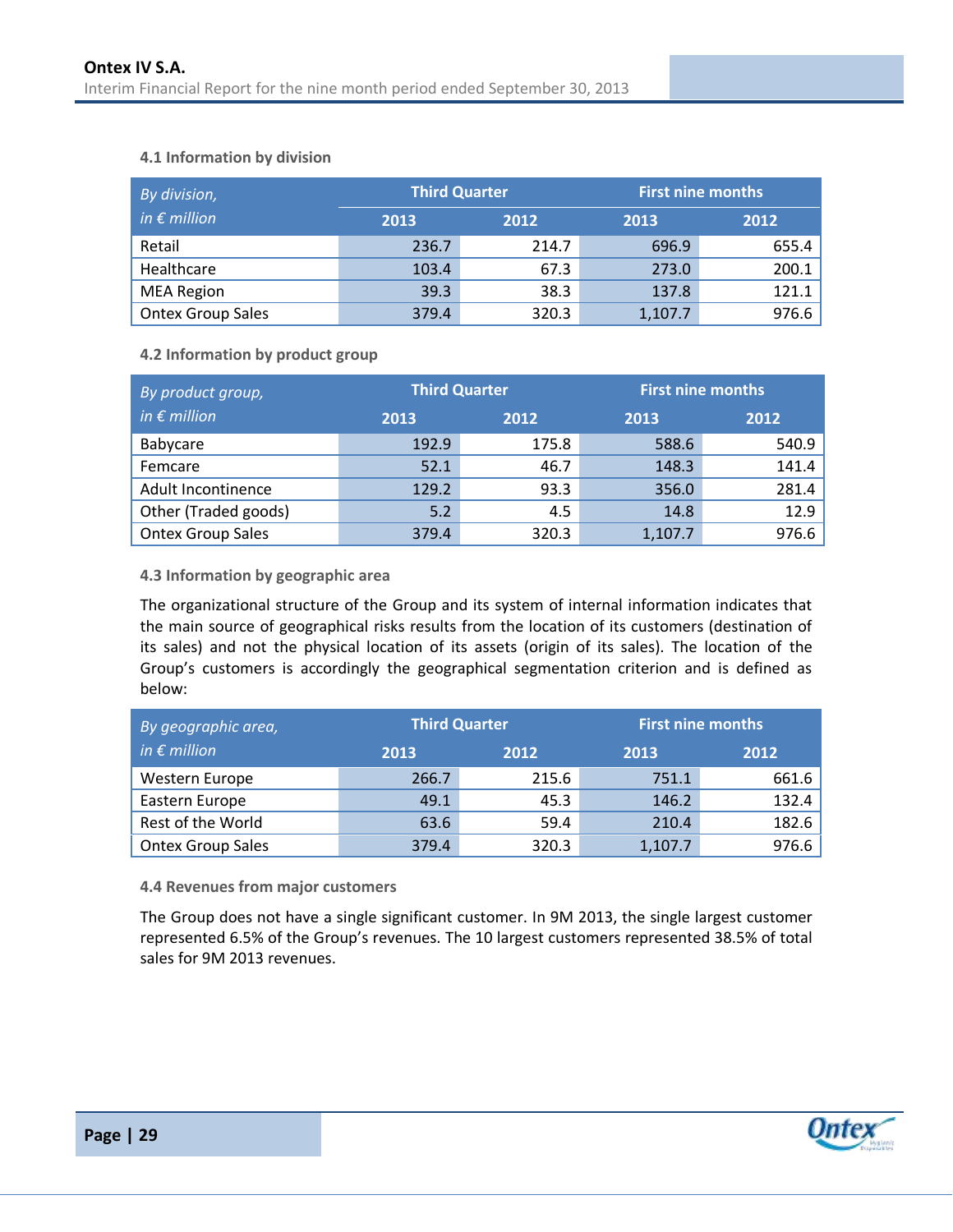# <span id="page-30-0"></span>Note 5 Goodwill and other intangible assets

| in $\epsilon$ million                                         | <b>Goodwill</b> | IT<br>implementation<br>costs | <b>Other</b><br>intangibles | <b>Total</b> |
|---------------------------------------------------------------|-----------------|-------------------------------|-----------------------------|--------------|
| Quarter ended September 30, 2013                              |                 |                               |                             |              |
| Opening net book amount                                       | 841.5           | 3.9                           | 0.4                         | 845.8        |
| Additions                                                     | 18.1            | 1.2                           |                             | 19.3         |
| <b>Transfers</b>                                              |                 | 0.8                           |                             | 0.8          |
| <b>Disposals</b>                                              |                 | (0.2)                         |                             | (0.2)        |
| Amortization charge                                           |                 | (1.8)                         |                             | (1.8)        |
| <b>Closing net book amount</b>                                | 859.6           | 3.9                           | 0.4                         | 863.9        |
| At September 30, 2013<br>Cost or valuation                    | 859.6           | 16.9                          | 0.9                         | 877.4        |
| Accumulated amortization, impairment<br>and other adjustments |                 | (13.0)                        | (0.5)                       | (13.5)       |
| Net book amount                                               | 859.6           | 3.9                           | 0.4                         | 863.9        |

| in $\epsilon$ million                                         | <b>Goodwill</b> | IT<br>implementation<br>costs | <b>Other</b><br>intangibles | <b>Total</b> |
|---------------------------------------------------------------|-----------------|-------------------------------|-----------------------------|--------------|
| Quarter ended September 30, 2012                              |                 |                               |                             |              |
| Opening net book amount                                       | 841.5           | 4.4                           | 0.5                         | 846.4        |
| Additions                                                     |                 | 0.8                           |                             | 0.8          |
| Amortization charge                                           |                 | (1.6)                         | (0.1)                       | (1.7)        |
| <b>Closing net book amount</b>                                | 841.5           | 3.6                           | 0.4                         | 845.5        |
| At September 30, 2012                                         |                 |                               |                             |              |
| Cost or valuation                                             | 841.5           | 15.2                          | 0.9                         | 857.6        |
| Accumulated amortization, impairment<br>and other adjustments |                 | (11.6)                        | (0.5)                       | (12.1)       |
| Net book amount                                               | 841.5           | 3.6                           | 0.4                         | 845.5        |

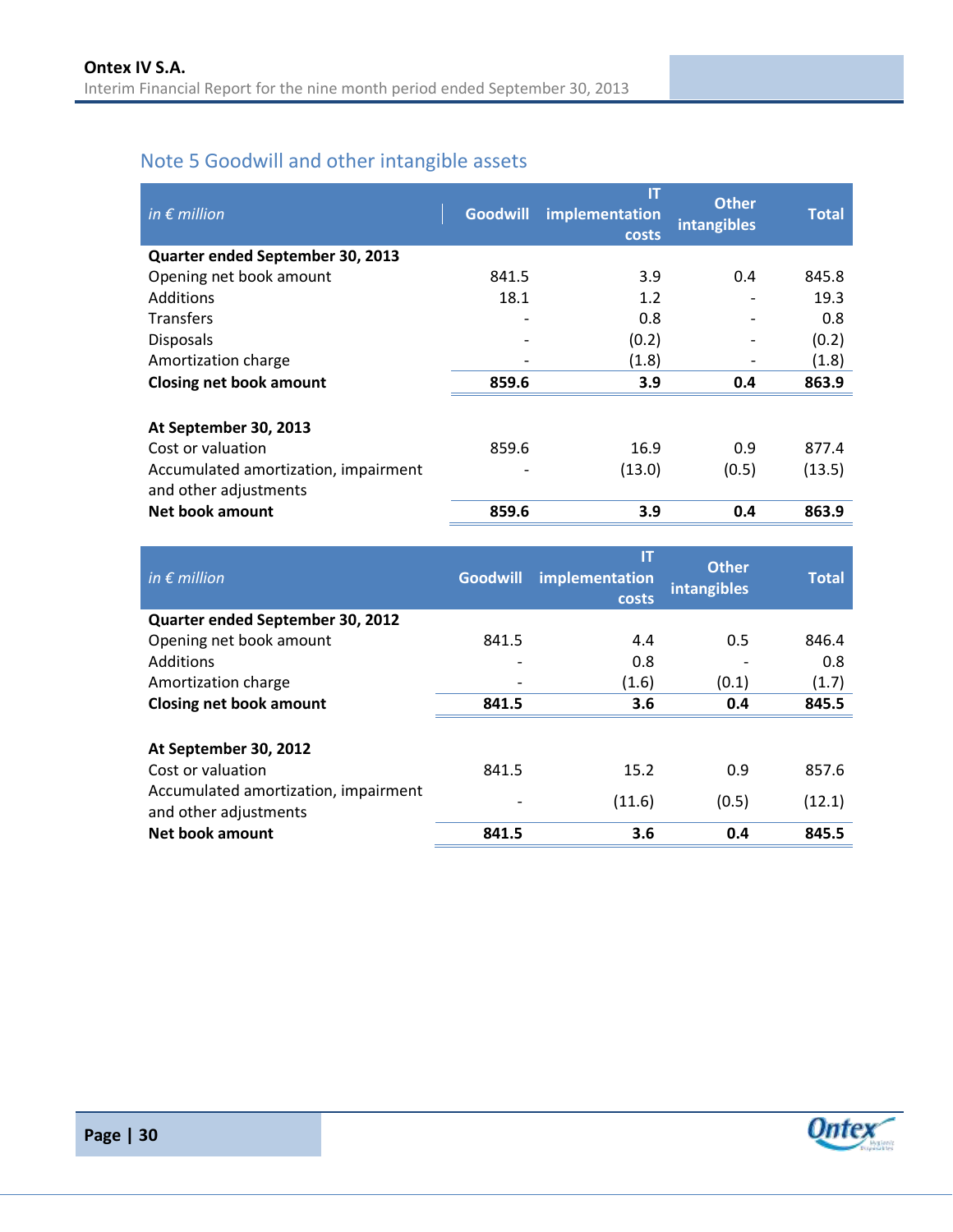# <span id="page-31-0"></span>Note 6 Property plant and equipment

| in $\epsilon$ million    | Land, land<br><b>improvements</b><br>and buildings | Plant,<br>machinery<br>and<br>equipment | <b>Furniture</b><br>and<br>vehicles | <b>Other</b><br>tangible<br>assets | <b>Assets under</b><br>construction and<br>advance<br>payments | <b>Total</b> |
|--------------------------|----------------------------------------------------|-----------------------------------------|-------------------------------------|------------------------------------|----------------------------------------------------------------|--------------|
| <b>Quarter ended</b>     |                                                    |                                         |                                     |                                    |                                                                |              |
| September 30, 2013       |                                                    |                                         |                                     |                                    |                                                                |              |
| Opening net book amount  | 89.4                                               | 134.2                                   | 0.6                                 | 11.4                               | 31.8                                                           | 267.4        |
| <b>Additions</b>         | 0.5                                                | 11.7                                    |                                     | 0.4                                | 11.7                                                           | 24.3         |
| <b>Transfers</b>         | 0.5                                                | 19.6                                    |                                     |                                    | (20.9)                                                         | (0.8)        |
| <b>Disposals</b>         |                                                    | (0.5)                                   | $\overline{\phantom{a}}$            |                                    | (1.4)                                                          | (1.9)        |
| Depreciation charge      | (2.9)                                              | (18.8)                                  | (0.1)                               | (1.0)                              |                                                                | (22.8)       |
| Exchange differences     | (0.4)                                              | (3.5)                                   | (0.0)                               | (0.6)                              | (0.5)                                                          | (5.0)        |
| Other movements          |                                                    | (0.3)                                   |                                     |                                    |                                                                | (0.3)        |
| Fixed assets acquired    | 11.4                                               | 14.6                                    |                                     |                                    | 0.2                                                            | 26.2         |
| Closing net book amount  | 98.4                                               | 157.1                                   | 0.5                                 | 10.2                               | 20.9                                                           | 287.1        |
| At September 30, 2013    |                                                    |                                         |                                     |                                    |                                                                |              |
| Cost                     | 115.0                                              | 247.3                                   | 1.1                                 | 16.5                               | 20.9                                                           | 400.7        |
| Accumulated depreciation | (16.6)                                             | (90.2)                                  | (0.6)                               | (6.3)                              | $\overline{\phantom{a}}$                                       | (113.6)      |
| <b>Net book amount</b>   | 98.4                                               | 157.1                                   | 0.5                                 | 10.2                               | 20.9                                                           | 287.1        |

| in $\epsilon$ million    | Land, land<br><b>improvements</b><br>and buildings | Plant,<br>machinery<br>and<br>equipment | <b>Furniture</b><br>and<br>vehicles | <b>Other</b><br>tangible<br>assets | <b>Assets under</b><br>construction and<br>advance<br>payments | <b>Total</b> |
|--------------------------|----------------------------------------------------|-----------------------------------------|-------------------------------------|------------------------------------|----------------------------------------------------------------|--------------|
| <b>Quarter ended</b>     |                                                    |                                         |                                     |                                    |                                                                |              |
| September 30, 2012       |                                                    |                                         |                                     |                                    |                                                                |              |
| Opening net book amount  | 91.0                                               | 114.1                                   | 0.5                                 | 10.0                               | 30.4                                                           | 246.0        |
| Additions                | 0.1                                                | 6.9                                     | 0.1                                 | 1.2                                | 22.6                                                           | 30.9         |
| <b>Transfers</b>         | 0.1                                                | 18.3                                    |                                     |                                    | (18.4)                                                         |              |
| Disposals                |                                                    | (0.1)                                   |                                     |                                    |                                                                | (0.1)        |
| Depreciation charge      | (2.4)                                              | (17.8)                                  | (0.1)                               | (1.1)                              |                                                                | (21.4)       |
| Exchange differences     | 0.3                                                | 0.7                                     |                                     | 0.1                                | 0.1                                                            | 1.2          |
| Other movements          |                                                    | $\qquad \qquad \blacksquare$            | $\overline{\phantom{a}}$            | $\overline{\phantom{a}}$           |                                                                |              |
| Closing net book amount  | 89.1                                               | 122.1                                   | 0.5                                 | 10.2                               | 34.7                                                           | 256.6        |
| At September 30, 2012    |                                                    |                                         |                                     |                                    |                                                                |              |
| Cost                     | 102.3                                              | 190.5                                   | 1.0                                 | 15.4                               | 35.1                                                           | 344.3        |
| Accumulated depreciation | (13.2)                                             | (68.4)                                  | (0.5)                               | (5.2)                              | (0.4)                                                          | (87.7)       |
| Net book amount          | 89.1                                               | 122.1                                   | 0.5                                 | 10.2                               | 34.7                                                           | 256.6        |

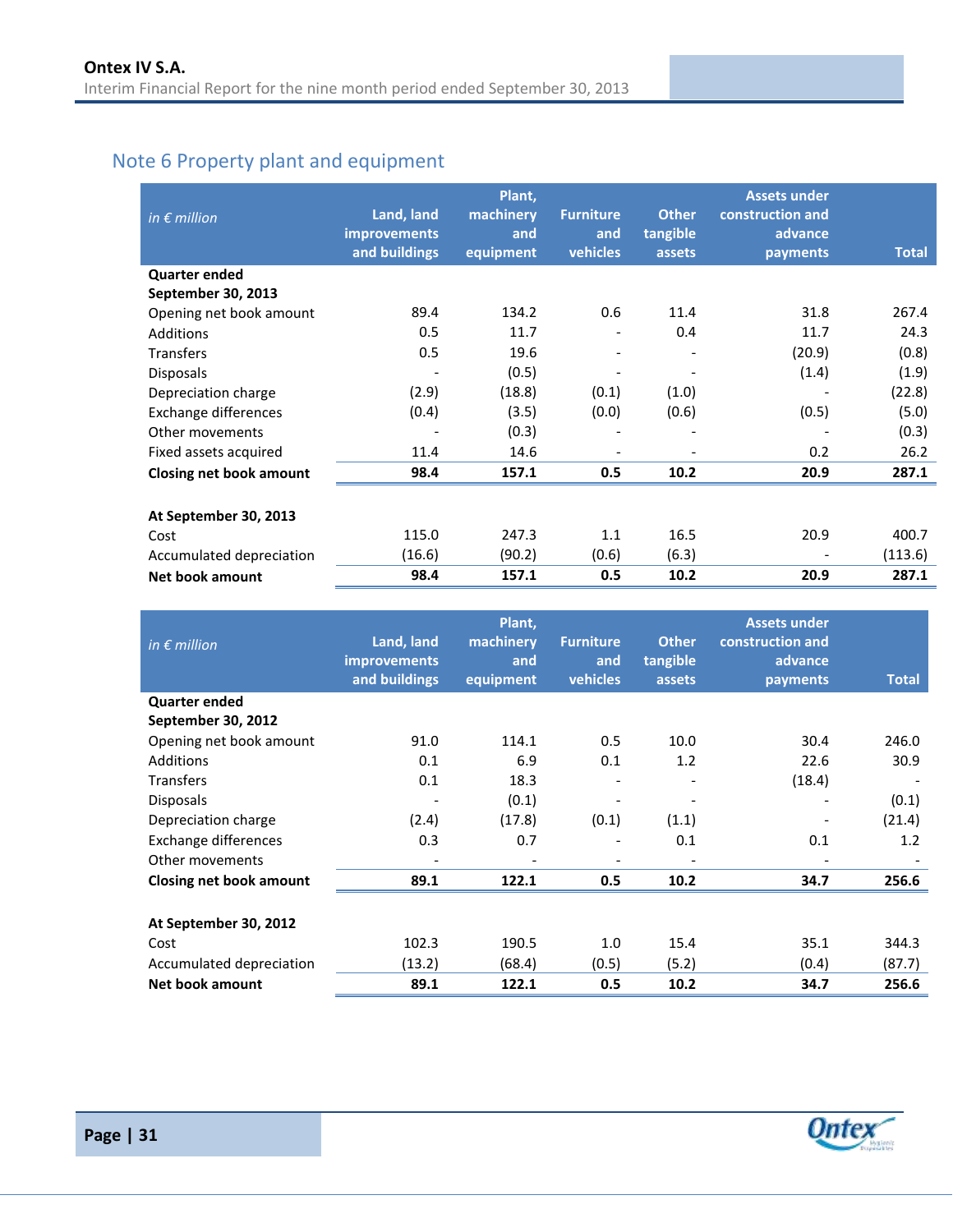# <span id="page-32-0"></span>Note 7 Legal claims

The Group recognises a provision for certain legal claims brought against the Group by customers, suppliers or former employees. The provision charge is recognised in profit and loss within the line 'Other operating income/ (expense)' in the consolidated income statement. There have been no significant developments in respect of claims compared to prior year end.

# <span id="page-32-1"></span>Note 8 Reconciliation of net income/ (loss) before interest, tax, depreciation and amortization (EBITDA) and from EBITDA to Adjusted EBITDA

Please see Details in Consolidated Interim Financial Statement of Income.

### <span id="page-32-2"></span>Note 9 Non-recurring expenses

|                                     | <b>Third Quarter</b>     | <b>First nine months</b> |      |      |
|-------------------------------------|--------------------------|--------------------------|------|------|
| in $\epsilon$ million               | 2013                     | 2012                     | 2013 | 2012 |
| Factory closure                     | $\overline{\phantom{0}}$ | 2.1                      |      | 2.1  |
| <b>Business restructuring</b>       | 0.5                      | 0.8                      | 1.1  | 4.2  |
| Acquisition related expenses        | 1.4                      |                          | 7.0  | 0.1  |
| Asset impairment                    | 0.4                      |                          | 1.2  | 0.3  |
| Other                               | 0.1                      | 2.3                      | 0.5  | 3.0  |
| <b>Total non-recurring expenses</b> | 2.4                      | 5.2                      | 9.8  | 9.7  |

## <span id="page-32-3"></span>Note 10 Contingencies

The Group is involved in a number of environmental, contractual, product liability, patent (or intellectual property), employment and other claims and disputes incidental to our business.

We currently believe that the disposition of all claims and disputes, individually or in the aggregate, should not have a material adverse effect on our consolidated financial condition, results of operations or liquidity.

## <span id="page-32-4"></span>Note 11 Serenity acquisition

On April 4, 2013 the Group acquired all the shares and voting rights of Serenity S.p.a. (former Artsana SUD S.p.a.) and its subsidiaries. The acquisition provides the Group with an established platform for operations in the Italian incontinence market, a segment and geography in which the Group had limited presence, as well as the opportunity to develop the babycare business in Italy. Furthermore the group gained access to an extensive and efficient distribution network and "made in Italy" credentials through the acquisition of the manufacturing plant.

The Serenity acquisition has been consolidated as from April, 1 2013.

Pursuant to the Acquisition Agreement, the initial purchase price for the Acquisition consisted of: (1) €49,208,721, representing the Estimated Purchase Price (as defined in the Acquisition Agreement) for Serenity's shares; and (2) €24,000,000 paid on behalf of Serenity in settlement of intercompany debt owed to the Seller.

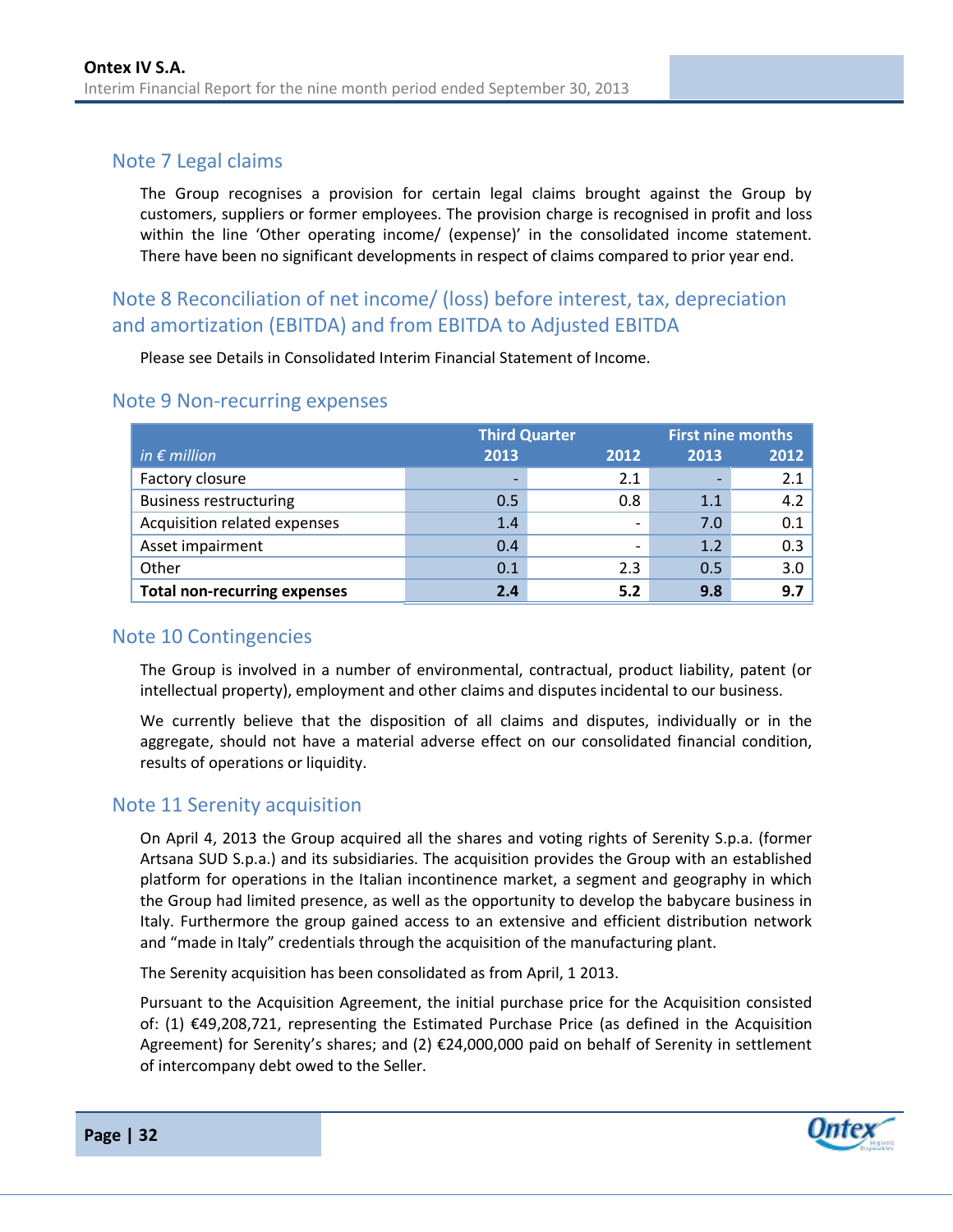We have also agreed to certain earn-out payments totaling no more than €18 million (the "Earnout Payments") and consisting of: (a) up to €8 million and €5 million in 2014 and 2015, respectively, depending on Serenity's year end EBITDA in 2013 and 2014, respectively; and (b) a final payment of up to €5 million on the third anniversary of the Acquisition Closing Date, based on improvements to Serenity's DSO with respect to its Public Tender Contracts.

The full amount of the earn-out payments has been taken into account for the determination of the initial goodwill. The net assets acquired amount to €49.1 million. As a consequence, the Group recognized goodwill of €18.1 million on the Balance Sheet which is attributable to the factors mentioned. As of September 30, 2013 the Group had not yet finalised the purchase price allocation consequently it had recognised a provisional goodwill.